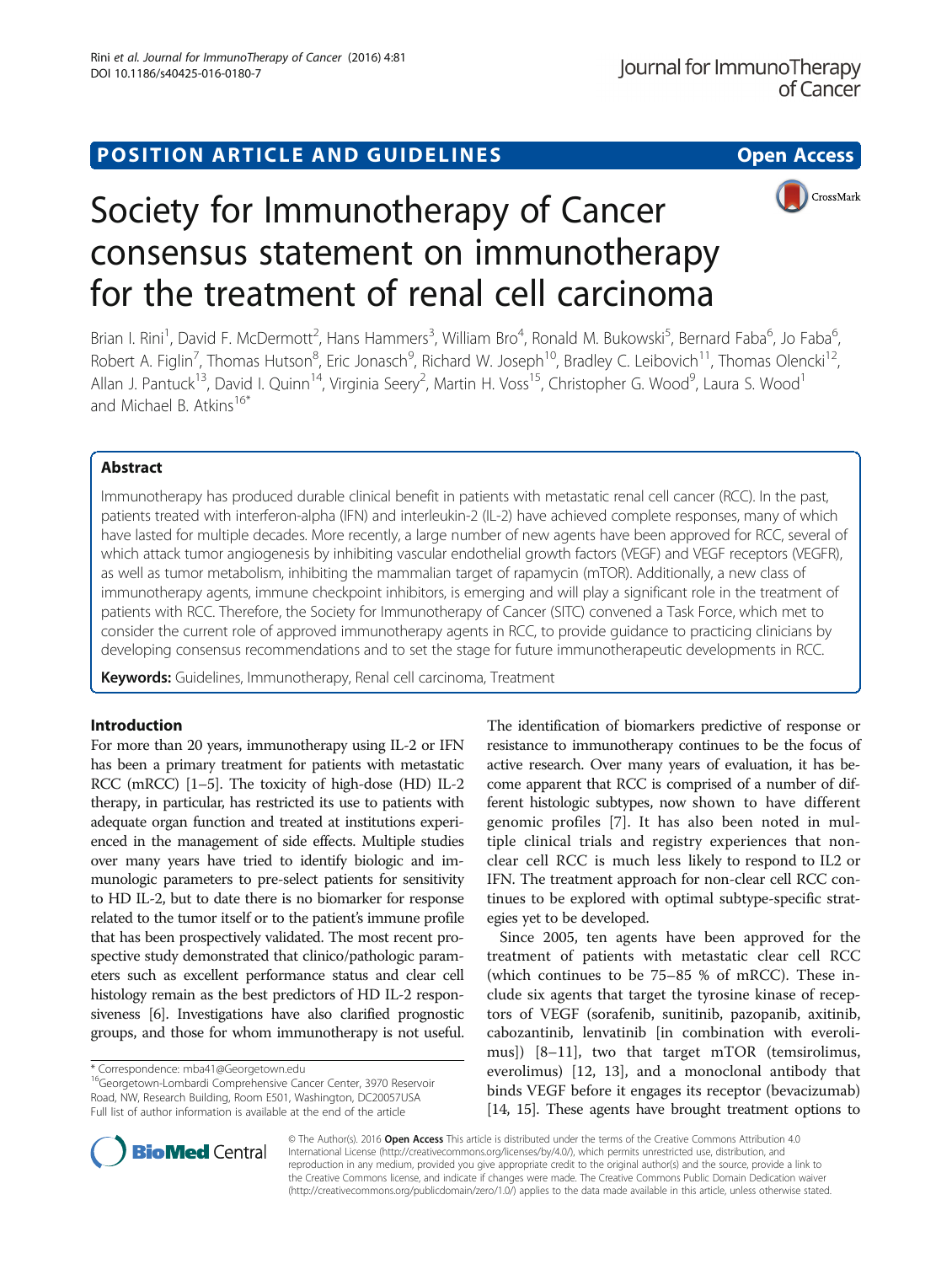greater numbers of patients with metastatic clear cell RCC. The selection of patients for different treatment options as well as the sequencing of these targeted agents relative to each other continue to be topics of clinical investigation. Despite an abundance of newer agents, there continues to be a role, albeit more limited, for cytokine-based immunotherapy. In addition, new immunotherapeutic agents are entering the clinical arena, notably nivolumab, an immune checkpoint inhibitor for programmed death 1 (PD-1) (nivolumab) [\[16](#page-13-0)]. Therefore, optimal sequencing becomes even more important in order to provide patients with the greatest chance of durable disease control and survival that is free from symptoms of disease or treatment.

In the era of anti-angiogenesis therapy, with agents that are available to nearly all patients with mRCC, SITC has convened a panel of RCC/immunotherapy experts to consider the current data and to provide treatment recommendations to practicing clinicians caring for patients with RCC, outlining the current and potential future role of immunotherapy for this disease.

## **Methods**

#### Consensus statement policy

SITC has adopted a process and standards, initially outlined by the Institute of Medicine, to develop clinical practice guidelines for the use of immunotherapy [\[17, 18](#page-13-0)]. This paper is the result of this process in delineating guidelines for the use of immunotherapy in the treatment of renal cell cancer. SITC convened a multi-disciplinary panel of renal cancer/immunotherapy experts in October 2014 to produce an evidence-based guideline document, transparent with regard to funding as well as the reporting and management of conflicts of interest. The resulting document is designed to provide guidance only. The panel focused on drugs currently approved by the U.S. Food and Drug Administration (FDA) for the treatment of patients in the U.S. The final consensus statement and was made available to the entire SITC membership for open comment. This feedback received during the comment period were considered for the final manuscript (Additional file [1](#page-12-0)). Due to the approval of two agents and release of phase III data since the convened meeting, additional edits, approved by all authors, were also incorporated.

## Renal cancer consensus Task Force and conflicts of interest

The Task Force consisted of 17 health care providers, all specializing in the treatment of patients with RCC (12 medical oncologists, 3 urologic oncologists, and 2 oncology nurses), as well as 2 patient advocates and 1 patient (Additional file [2\)](#page-12-0). The providers were particularly experienced in the management of patients with either advanced or local/regional disease. More than 80 % had experience with HD IL-2 and with anti-angiogenesis agents, and more than 75 % had experience with mTOR inhibitors. In addition, more than 85 % had experience with RCC clinical trials. Clinical trial participation among the Task Force members included studies involving anti-PD-1 (80 %), anti-PD-L1 (59 %), allogeneic bone marrow transplantation (29 %), RCC vaccines (45–50 %), and cabozantinib, a VEGF and MET inhibitor (65 %). Thus, the Task Force was a highly selected group of experts with long-standing experience in RCC treatment and clinical research and reflects the forefront of individuals conducting clinical trials with the newer agents for RCC over the past decade. Several Task Force members were also involved in the development and conduct of adjuvant clinical trials in patients with high risk RCC.

All Task Force members were required to disclose any conflicts of interest related to the treatment of RCC and the agents to be discussed during the conference. This included full financial disclosure of relationships with commercial sponsors of these agents. No commercial funding was provided for any aspect of the process, including the literature search, support of the meeting, or preparation of the manuscript.

## Literature review

The database selected for the literature review was MEDLINE. The search terms that were utilized included "kidney cancer or renal cancer and immunotherapy" with subtopics of "BMT" and "other/vaccine," "kidney cancer or renal cancer and interferon," "cytokine monotherapy" with subtopics "Bev/interferon" and "Peg-IFN," "kidney cancer or renal cancer and IL2," and "kidney cancer or renal cancer and anti-PD-1." The literature search was supplemented with additional papers identified by the Task Force at the time of the consensus meeting. This resulted in a 290-item bibliography (Additional file [3](#page-12-0)).

The level of evidence reported in the literature was placed into one of three levels. Level A was considered the strongest supportive evidence, demonstrated by randomized, controlled trials and/or by meta-analyses as well as by long-term follow-up of prospective, uncontrolled trials in the case of HD IL-2. Level B was considered moderate evidence supported by more recent prospective, uncontrolled trials, and level C was considered weak evidence, derived from case reports and retrospective reviews.

## Task Force consensus meeting agenda

Topics discussed with respect to immunotherapy of RCC were the following: 1) the current role and place of HD IL-2 therapy; 2) the selection of patients for IL-2-based regimens and the criteria for those choices; 3) the current role of IFN and its use in conjunction with bevacizumab; 4) the identification of biomarkers of response to immunotherapy; 5) the sequencing of immunotherapy with the anti-VEGF agents; 6) the management of patients with central nervous system (CNS) metastases; 7) the potential role and sequencing of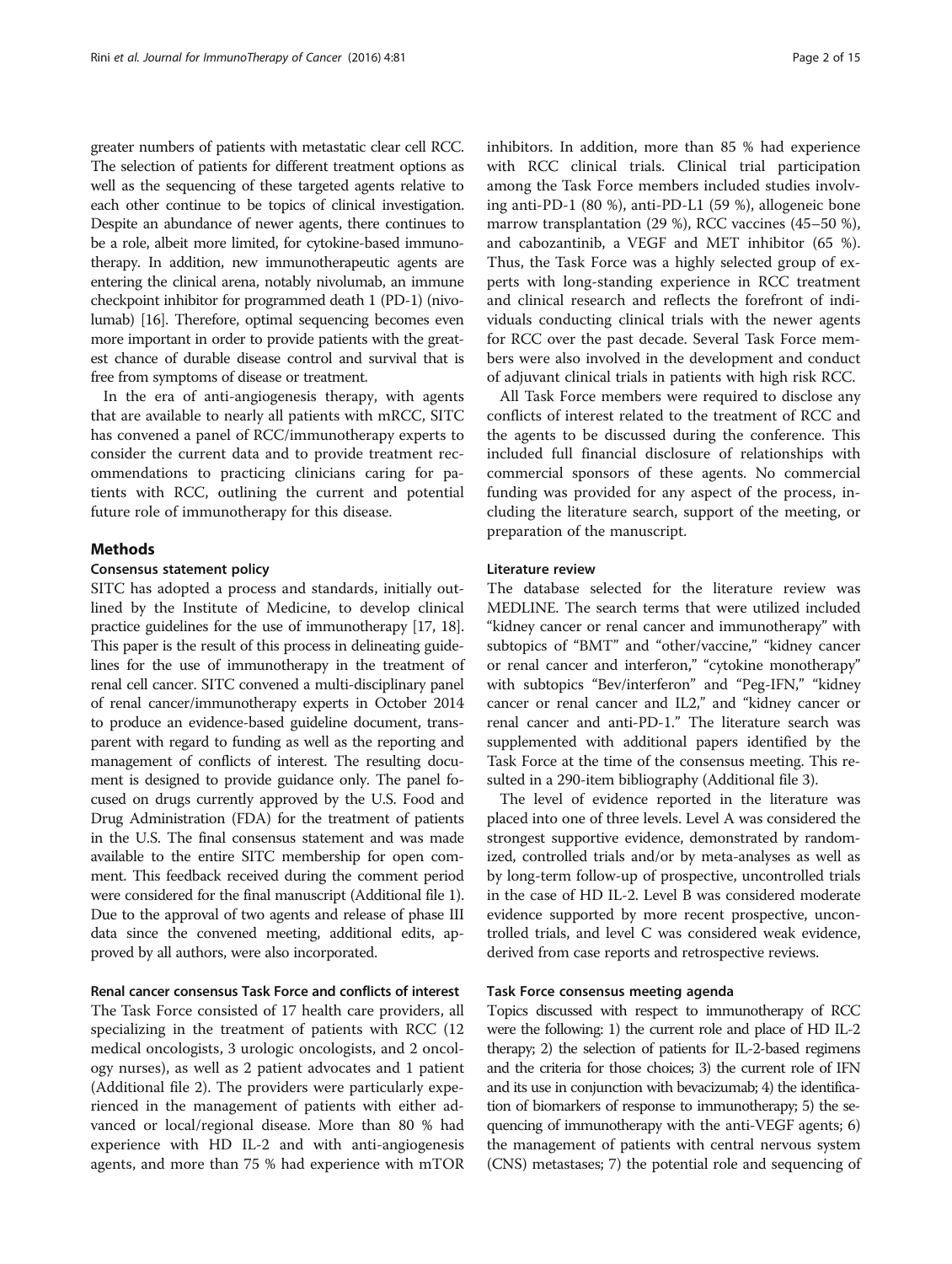new immunotherapy agents including the PD-1/PD-L1 pathway inhibitors; 8) future opportunities and the role of immunotherapy-based combination therapies for RCC. The pre-meeting survey questions and Task Force responses are also available in full (Additional file [4](#page-12-0)).

It was agreed that the data supporting the use of IL-2 originates from older studies, rather than phase III comparative trials, and therefore, the basis for recommendations regarding this agent reflects decades of clinical experience. Because of the need for careful selection of patients for HD IL-2, historical data must be the basis for recommendations. More recently, a prospective phase II clinical trial of HD IL-2 suggested that in the current era of alternative treatment options, patients felt to be appropriate for HD IL2 treatment experience a higher response rate than in the initial reports (25 vs. 14 %) [\[6](#page-13-0)]. Additionally, registry data from treatment centers in the current era demonstrate enhanced activity and reduced severe toxicity for this treatment approach [\[19](#page-13-0), [20](#page-13-0)].

## Consensus recomendations

## What is the role of systemic therapy for resected stage II/ III renal cell cancer?

Although clinical trials of HD IL-2 and of IFN were conducted as adjuvant therapy, results did not support their use in this setting [\[21](#page-13-0), [22\]](#page-13-0). VEGFR tyrosine kinase inhibitors (TKIs) sorafenib and sunitinib did not demonstrate benefit relative to placebo in the E2805 ASSURE trial [\[23](#page-13-0)]. However, recent preliminary data from S-TRAC indicate a relapse-free survival benefit to sunitinib over placebo in patients with resected high-risk RCC [\[24](#page-13-0)]. Full details regarding this trial including overall survival and relative toxicity are awaited to determine if sunitinib will be a new standard of care in this setting. Other ongoing adjuvant clinical trials awaiting results include: EVEREST (S0931, NCT01120249), a phase III comparison of everolimus versus placebo in the North American Cooperative Groups, which will complete accrual shortly and SORCE, a randomized phase III trial of one year of sorafenib versus three years of sorafenib versus observation conducted in Europe, which completed accrual and is pending analysis [[25\]](#page-13-0). In addition, two industrysponsored trials (PROTECT and ATLAS) are ongoing.

#### Literature review and analysis

The earliest adjuvant trials in patients with completely resected RCC were with IFN. The North American Cooperative Groups conducted an intergroup study, enrolling from 1987–1992, in which 283 patients with pT3-4a and/or lymph node positive patients were randomized to observation or to IFN alfa-NL, administered daily for 5 days, every 3 weeks, for up to 12 cycles [[22](#page-13-0)]. At a median follow-up of 10.4 years, the median survival was 7.4 years in the observation group, and 5.1 years in the IFN group (log rank  $p = 0.9$ ). Median recurrence-free survival (RFS) was 3.0 years for the observation group and 2.2 years in the IFN group ( $p = .33$ ). The investigators concluded that adjuvant treatment with IFN did not contribute to survival or RFS [[22](#page-13-0)]. The Cytokine Working Group (CWG) conducted an adjuvant study in a mixed population of 69 resected locally advanced or metastatic patients, comparing HD IL-2 to observation [\[21\]](#page-13-0). Early closure was recommended after an interim analysis determined that the goal of a 30 % improvement in 2-year disease-free survival (DFS) could not be achieved with further accrual.

As stated above, a number of randomized, placebocontrolled adjuvant trials utilizing anti-VEGF agents or anti-mTOR agents are being completed and/or undergoing analysis. The first report was of ASSURE in 2015, demonstrating no difference in RFS comparing sunitinib to placebo or sorafenib to placebo [[23](#page-13-0)]. Ongoing genomic studies may provide insights into differing populations among the patients in this trial. Considerable enthusiasm is developing for adjuvant trials of checkpoint inhibitors in resected RCC and such trials are in development.

## Consensus recommendations

The entire Task Force agreed that the current standard of care in the adjuvant setting is either observation or enrollment in a clinical trial based on Level A evidence for cytokines [\[21, 22\]](#page-13-0) and Level A evidence from the ASSURE clinical trial [[23](#page-13-0)]. The panel was supportive of initiation of studies utilizing PD-1 pathway blocking agents in the neoadjuvant and/or adjuvant setting and such trials are in development (Table [2](#page-10-0)). The preliminary S-TRAC data release, which occurred after the meeting, may impact both the standard of care and the control arms of future clinical trials in this setting.

## What is the role of surgery for stage IV renal cell cancer? Initial assessment of a patient with mRCC

Patients with mRCC should be evaluated for histologic subtype and extent of metastatic disease, including evaluation of the CNS. In the presence of small volume metastatic disease, relative to the tumor volume in the primary site, cytoreductive nephrectomy is often recommended prior to systemic therapy [[26](#page-13-0)–[29](#page-13-0)]. Data suggest improved survival associated with cytoreductive nephrectomy in the cytokine era [\[26](#page-13-0)–[29\]](#page-13-0) and preliminarily also with VEGFR pathway targeted therapy [[30](#page-13-0)]. If there are isolated distant metastases, these may be considered for resection as data support this approach [\[31, 32](#page-13-0)]. Systemic therapy is not indicated after metastasectomy in the absence of residual disease except as part of a research study. There is an ongoing cooperative group clinical trial evaluating pazopanib versus placebo in the setting of resected metastatic disease (E2810, NCT01575948).

However, if patients have a large tumor burden outside of the kidney, particularly symptomatic distant metastases,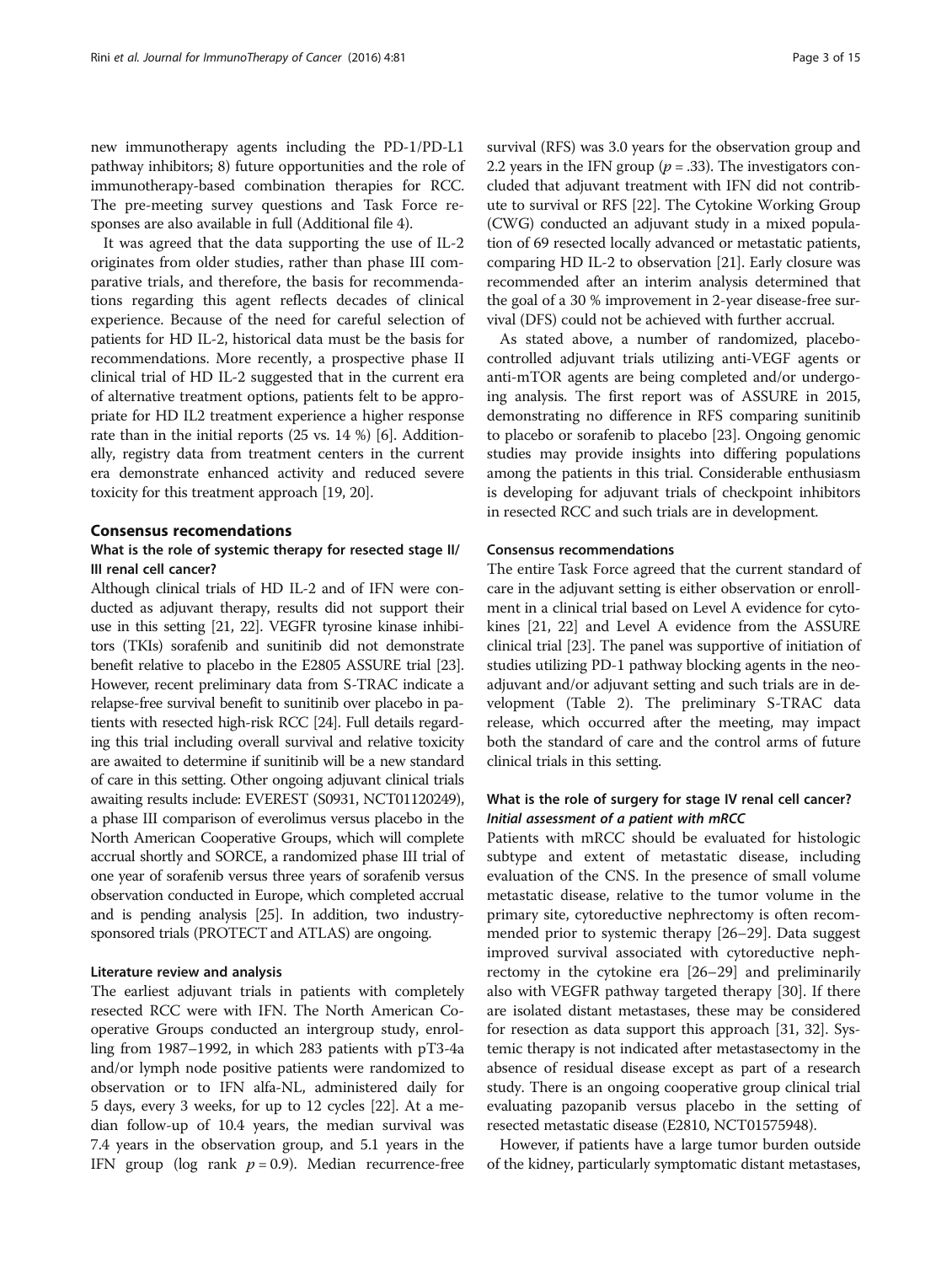or poor performance status/co-morbidities, then initiating therapy without nephrectomy may be appropriate and should be strongly considered as part of a multidisciplinary discussion.

## Literature review and analysis

Early studies demonstrated improved survival in patients presenting with metastatic disease, who subsequently underwent nephrectomy and were then treated with IFN, compared in randomized trials with those only treated systemically [\[27](#page-13-0)–[29\]](#page-13-0). Similarly, nephrectomy prior to HD IL-2 confers benefit [\[26\]](#page-13-0). A more recent report suggests that this benefit may be limited to selected patients, with survival being primarily improved in patients with favorable Memorial-Sloan Kettering Cancer Center (MSKCC) or Eastern Cooperative Oncology Group (ECOG) prognostic features among patients treated with VEGF-targeted therapies [\[30](#page-13-0)]. Several reports also describe survival benefit from resection of concurrent or recurrent metastatic disease, again in highly selected patients [\[31, 32\]](#page-13-0).

## Consensus recommendations

These comments were discussed as part of the general discussion and were not voted on. In general, the Task Force agreed that nephrectomy remains an important component of management of patients with mRCC based on Level A evidence for IFN and IL-2 [[26](#page-13-0)–[29](#page-13-0)] and Level C evidence for VEGF-targeted agents [\[30, 32\]](#page-13-0). The resection of oligometastases is supported by Level C evidence [[31, 32](#page-13-0)]. It is unclear how novel immunotherapy may impact these surgical approaches.

## Immunotherapy for mRCC

In the setting of residual metastatic disease, following nephrectomy, or recurrent metastatic disease, the Task Force discussed the role of first-line treatment with immunotherapy versus VEGF or mTOR targeted therapy for metastatic disease. The outcome of this discussion is outlined below and summarized in a treatment algorithm for patients with stage IV RCC (Fig. [1\)](#page-4-0).

What is the current role of HD IL-2 in the treatment of mRCC? IL-2 is a cytokine that was initially called "T cell growth factor" [\[33](#page-13-0)] that activates both effector and regulatory T cells. It has shown clinical antitumor activity in preclinical models and clinical trials leading to its FDA approval in patients with advanced RCC in 1992 and melanoma in 1998 [[2](#page-12-0)–[4\]](#page-12-0).

The FDA approval for HD IL-2 was based on the potential for a small subset of treated patients to achieve durable complete responses, which may last for decades. Therefore, centers that treat patients with mRCC frequently screen for HD IL-2 candidates prior to considering other types of agents as initial treatment. Research to develop biomarkers of responsiveness has been ongoing. However, criteria for patient selection remain clinical at this time. Many IL-2 treatment centers recommend HD IL-2 as initial treatment for patients with mRCC, depending upon the patient's clinical condition and perceived ability to tolerate this therapy. Others recommend clinical trials since some, especially those evaluating frontline use of checkpoint inhibitors, preclude patients with prior therapy of any kind including HD IL-2.

## Literature review and analysis

HD IL-2 was approved for treatment of mRCC in 1992, based on summarized data from 7 clinical trials consisting of 255 patients [[3\]](#page-12-0). The overall response rate (ORR) was 15 % (37/255), including 17 complete (CR) and 20 partial responses (PR). Sixty percent of the PRs had more than 90 % reduction in tumor burden, and some were rendered complete responders by further surgery. The median duration of response was 54 months, including a median of 20 months for PR patients and median not reached for CR patients. The median survival for all 255 patients was 16 months [[3](#page-12-0)].

Subsequent reports with data from a median of 10 years follow-up showed that 60 % of CR patients remained in complete remission. Additionally, 4 PR patients who underwent surgery of residual disease to achieve CR remained alive and disease-free at more than 65 + months [\[2](#page-12-0), [4](#page-12-0)].

More recently, the CWG conducted a prospective, biomarker validation study entitled "SELECT" in which clinical and some biologic features were evaluated as potential selection factors for best response [\[6](#page-13-0)]. This study again demonstrated that HD IL-2 therapy yielded durable remission and prolonged survival in patients with mRCC. These results were achieved in patients considered both "poor" risk and "favorable" based on retrospectively derived criteria [\[34\]](#page-13-0). Clinico/pathologic criteria appeared to select for better outcome, such as clear cell histology (96 % of subjects) and prior nephrectomy (99 % of subjects), and these reflected selection prior to enrollment in the trial, based on previous clinical experience. This study demonstrated improved results compared to the historical studies postulated to be based primarily on better patient selection. One hundred and twenty eligible patients were enrolled, 70 % of them being intermediate risk based on MSKCC criteria. The independently evaluated ORR was 25 %, with 3 CRs and 27 PRs. Thirteen patients (11 %) remained progression-free at 3 years from treatment, and the median overall survival (OS) was 42.8 months [\[6\]](#page-13-0). Biomarkers that were evaluated and not found to be predictive of response were histologic subtype and CA-IX score by immunohistochemistry. Positive expression of PD-L1 in the tumor (18 patients) did significantly correlate with response, but this result requires validation [\[35](#page-13-0)].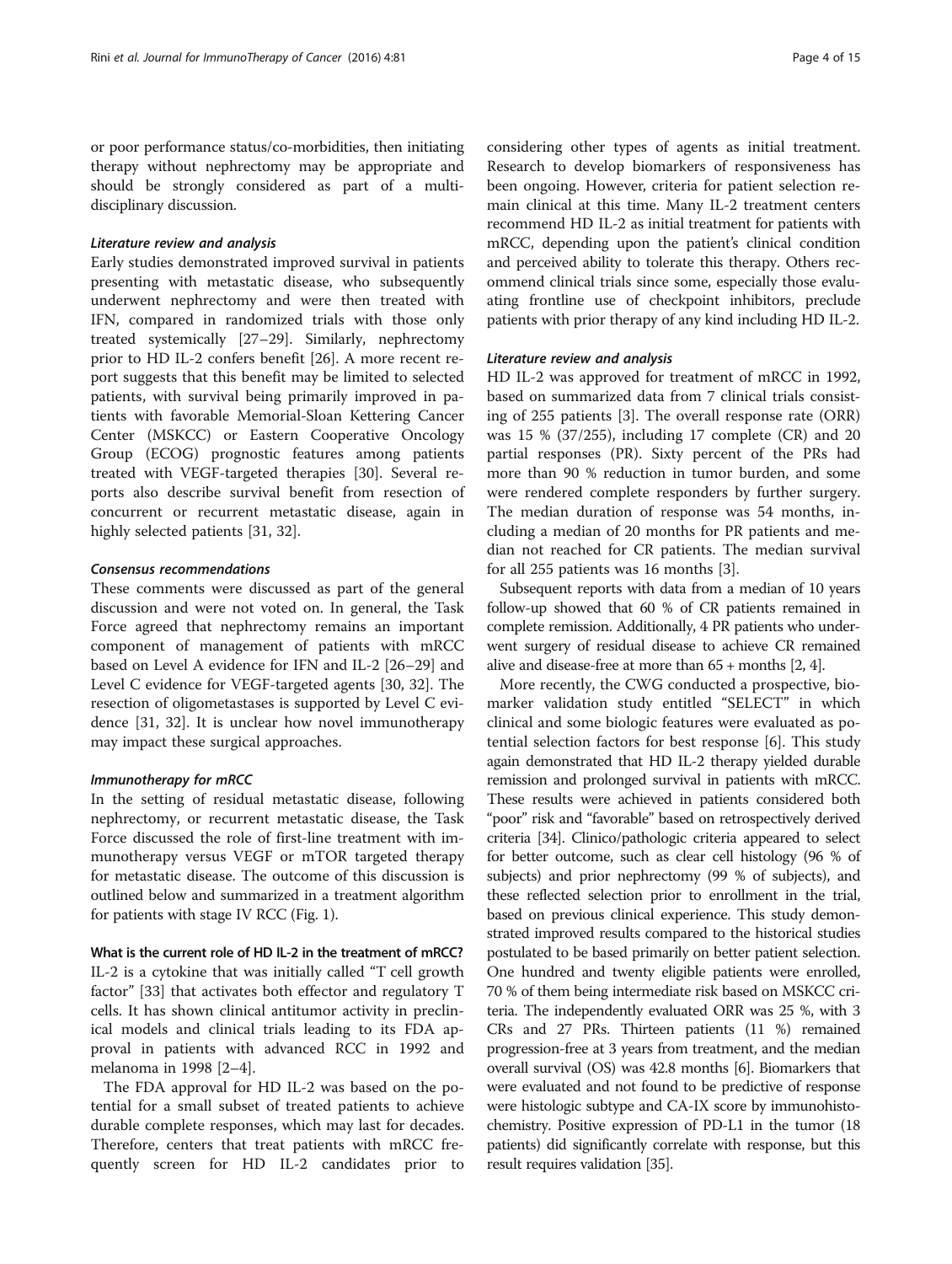<span id="page-4-0"></span>

Additional new data on outcomes with HD IL-2 treatment has been derived from single institution reports and the development of a national database registry of initially retrospective patients and now ongoing prospective collection of treatment and outcome data for HD IL-2 (PROCLAIM NCT 01415167,) [\[19](#page-13-0), [20](#page-13-0)].

PROCLAIM data on the retrospective cohort of 97 patients with mRCC treated between 2007 and 2012 at 13 sites was presented in 2015. The ORR was 22 % (8 % CR

and 14 % PR). The median OS was 51 months for the entire cohort. For those patients achieving CR, PR or stable disease (SD) > 6 months, the median OS has not been reached [\[19](#page-13-0)]. The median OS for those patients who directly progressed after IL-2 therapy was 37.9 months. There were no deaths due to IL-2 related toxicity among the 97 patients. Additionally, the median OS for those patients treated with HD IL-2 as first-line therapy was 61.8 months  $(n = 82)$  compared with a median OS of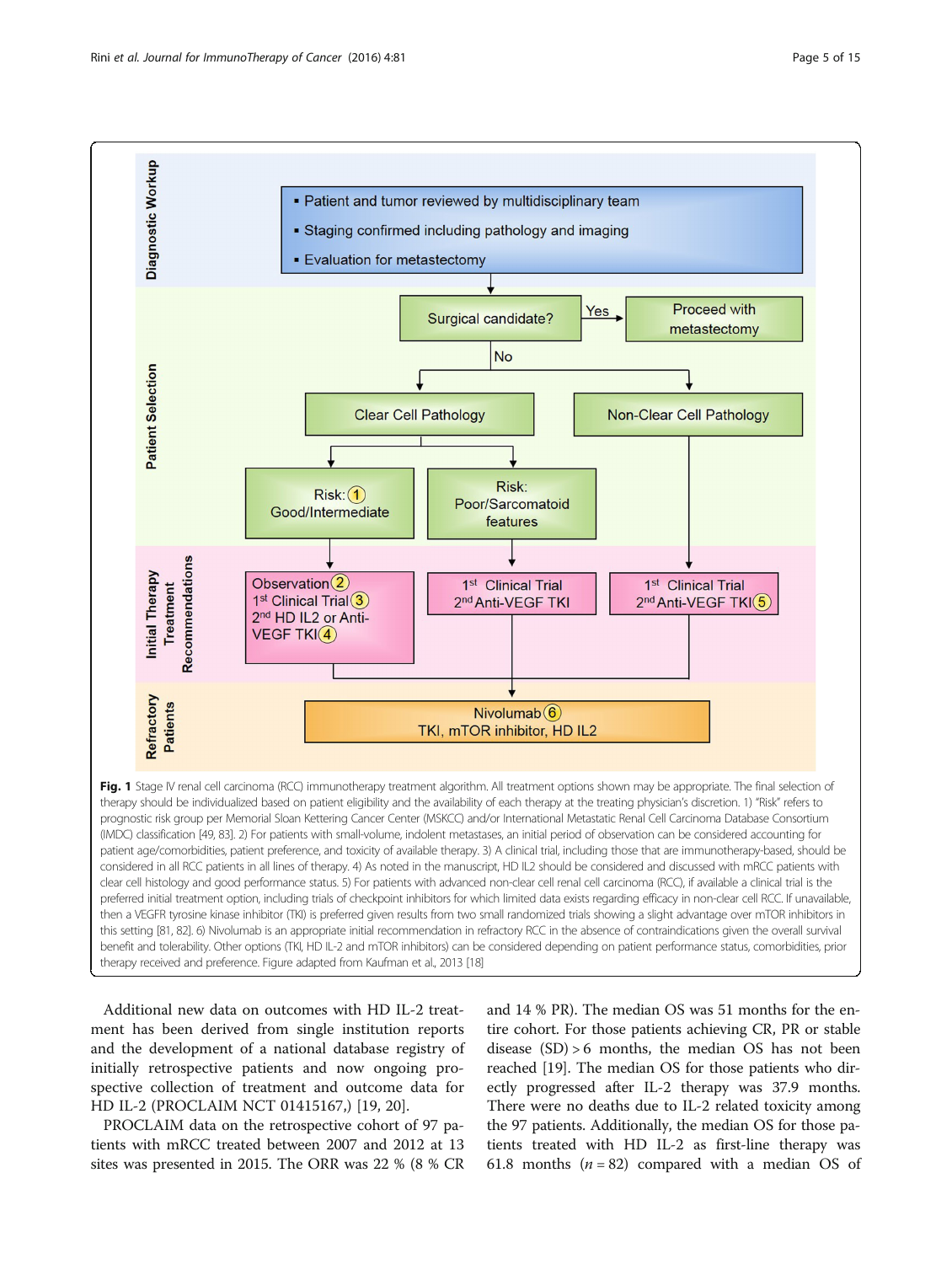<span id="page-5-0"></span>15.3 months for those treated with IL-2 as second-line therapy  $(n = 15)$  [\[19\]](#page-13-0). Additional single institution data have been published, demonstrating similarly improved ORR and survival in the modern era [[36](#page-13-0)].

## Consensus recommendations

The Task Force was divided about the degree of the role that HD IL-2 has in initial treatment of patients with mRCC. The overall opinion was that appropriate patients with mRCC who have undergone nephrectomy, either in the past or as a cytoreductive intervention, should have a discussion about IL-2 and be referred to centers of excellence for further discussion when appropriate. Sixty-seven percent recommended that all such patients have a discussion regarding IL-2, whereas 33 % preferred to select the patients for that discussion. This recommendation was based on Level A evidence from long-term follow-up of multiple clinical trials [[2](#page-12-0)–[4\]](#page-12-0) and Level B as well as C evidence from more recent prospective, uncontrolled clinical trials and clinical experience as noted in the literature review [\[6](#page-13-0), [20](#page-13-0), [25](#page-13-0), [37\]](#page-13-0).

## What are the criteria for considering IL-2 therapy?

The Task Force discussed in detail the clinical and biological criteria required for consideration of treatment with HD IL-2 (Table 1). These are specific to HD IL-2, but some criteria may also be applicable to emerging immunotherapy.

### Literature review and analysis

Several clinical studies have demonstrated poorer outcomes of patients with non-clear cell RCC compared

Table 1 Task Force criteria for HD IL-2 therapy

| Criterion                                                | Ranking <sup>e</sup> |
|----------------------------------------------------------|----------------------|
| Physiologic features                                     |                      |
| Clear cell histology - no papillary or granular features | 1.21                 |
| Adequate heart and lung function                         | 3.57                 |
| Performance Status                                       | 3.71                 |
| Age (physiology $\leq 70$ years)                         | 4.64                 |
| Prior nephrectomy                                        | 4.93                 |
| Lack of CNS metastases (or treated)                      | 5.42                 |
| Low priority                                             |                      |
| No prior TKI use                                         | 7.27                 |
| MSKCC risk group                                         | 7.36                 |
| VLack of bone metastases                                 | 7.40                 |
| Lack of liver metastases                                 | 8.56                 |
| Lack of sarcomatoid histology                            | 9.00                 |
| CA IX status                                             | 10.78                |
| Other                                                    | 11.00                |

<sup>a</sup>Each criterion was ranked from highest priority to lowest priority with 1 indicating the highest priority

with those having clear cell RCC, after treatment with cytokines such as IL-2 or IFN [[7](#page-13-0), [12](#page-13-0), [37\]](#page-13-0). A retrospective review of histology showed markedly improved outcome among patients with clear cell RCC after IL-2 therapy, compared with those with mixed histology or those with extensive granular features [\[37](#page-13-0)]. In this study, among patients with clear cell and favorable features (alveolar but no papillary or granular features) the ORR was 39 % ( $n = 36$ ), and in patients with clear cell with < 50 % granular features, ORR was 19 % ( $n = 146$ ). Among others including non-clear cell, the ORR was 6 % [[37](#page-13-0)]. This report provided preliminary data that led to the evaluation of tumor histology that was prospectively evaluated in the renal SELECT clinical trial [\[6](#page-13-0)].

With respect to sarcomatoid differentiation, studies describe rapid clinical deterioration and report poorer outcomes overall among patients whose tumors have these features, regardless of treatment approach [[38, 39\]](#page-13-0). Wu et al. described 7 patients with sarcomatoid histology, none of which responded to treatment with HD IL-2. Median survival among these patients was 13 months compared with a median survival of 39 months in 63 patients with clear cell RCC treated with HD IL-2. All were treated in the pre-VEGF pathway inhibitor era in a single institution [\[38\]](#page-13-0).

Evaluations of potential biomarkers of response to HD IL-2 have been ongoing but have not provided guidance for specific populations who are more likely to respond. The prospective SELECT trial evaluated several biomarkers, such as tumor CA-IX expression, but this did not predict response. Further exploration of expression of PD-L1 as a biomarker of disease behavior and/or response to immunotherapy is ongoing [\[35](#page-13-0)]. Clinical selection by the above criteria remained the strongest predictors along with clear cell histology [[6\]](#page-13-0).

## Consensus recommendations

In terms of biology, the histology of the renal tumor should be the first consideration [\[7, 38](#page-13-0)]. The majority of the Task Force felt that only patients with clear cell histology should be considered for HD IL-2. The Task Force discussed whether patients with tumors having sarcomatoid features should receive IL-2, and 40 % of participants would exclude such patients. Others would consider such patients, depending upon the proportion of sarcomatoid features noted and the biologic behavior of the disease (rapid or indolent). Thirteen percent would exclude patients with extensive granular features or Fuhrman grade 4 histology based on retrospective data [\[37\]](#page-13-0). PD-L1 expression versus a marker for aggressive RCC or a combination of both were discussed as biomarkers to predict sensitivity to IL-2 as suggested in the SELECT trial. However, this will need to be further verified [\[6](#page-13-0), [35\]](#page-13-0). The level of evidence supporting the recommendations related to pathology are considered Level C, based on retrospective reviews [[7](#page-13-0), [12, 37](#page-13-0)–[39\]](#page-13-0) and Level B, based on a prospective, uncontrolled trial [[6\]](#page-13-0).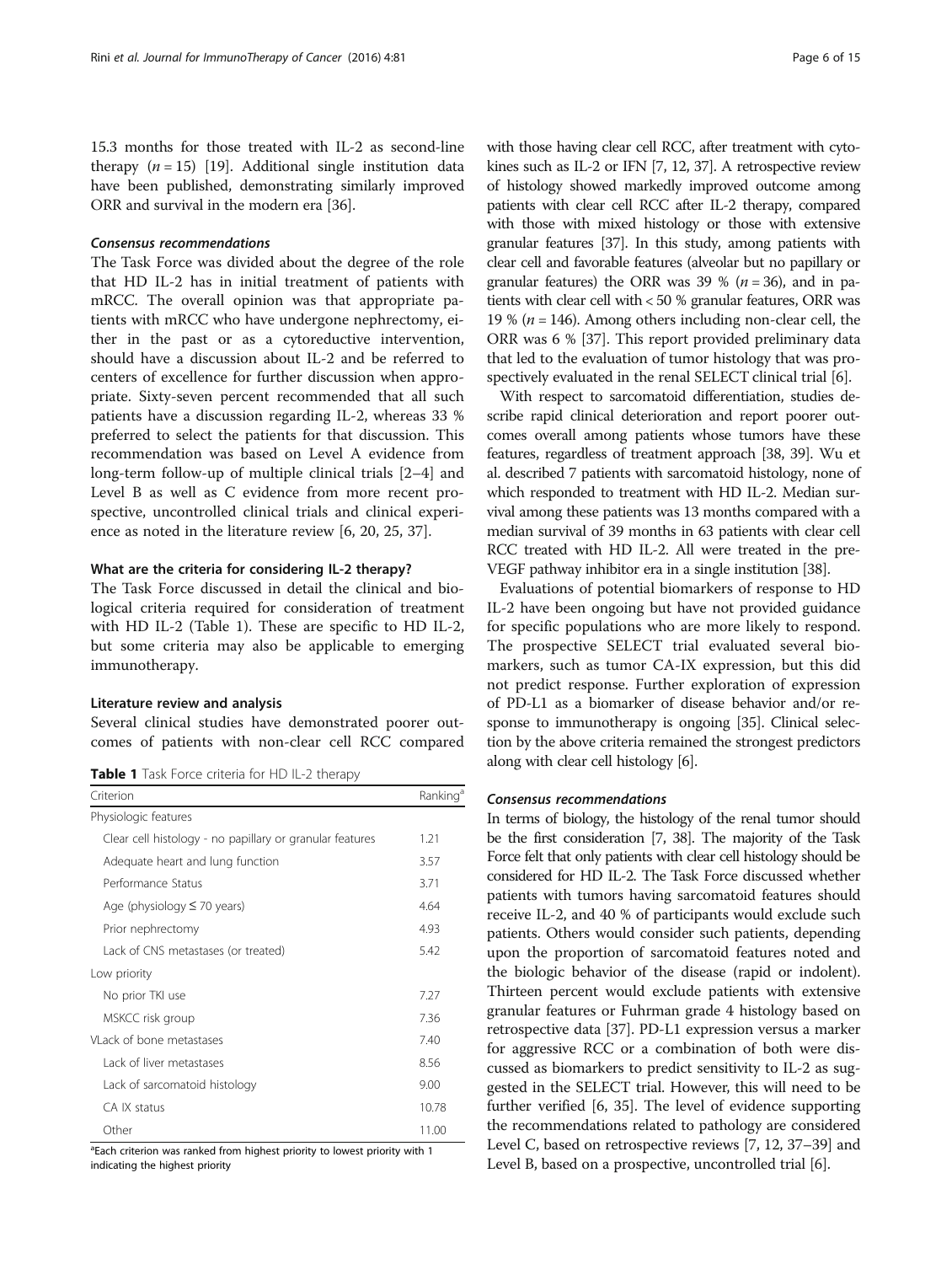Clinical and physiologic criteria should also be evaluated prior to recommending HD IL-2. The following have long been established as criteria for patients to undergo HD IL-2 treatment: adequate heart and lung function; ECOG performance status 0–1, preferably 0; age (physiologic versus chronologic), but the upper limit for both is usually in the upper 70s; and absence of CNS metastases (or treated metastases, with no residual edema) [\[40](#page-13-0), [41\]](#page-13-0). The Task Force agreed upon these and established a series of criteria and rated their level of importance (Table [1\)](#page-5-0). This was based on Level A evidence from long-term follow-up in multiple trials [\[2](#page-12-0)–[4](#page-12-0), [40](#page-13-0), [41\]](#page-13-0).

## What is the role of immunotherapy in mRCC patients with CNS metastases?

The development of CNS metastases is not rare in mRCC and remains a criterion for exclusion from clinical trials. However, there are multiple modalities for treatment of small volume CNS lesions, including surgery and stereotactic radiation. When these modalities are successful, the previous CNS metastases do not alone preclude proceeding with systemic treatment of mRCC, including immunotherapy. The concern with HD IL-2 is the risk of increasing brain edema when administered to patients with untreated CNS metastases, and therefore, most clinicians screen for CNS involvement prior to starting HD IL-2. However, occasionally small lesions are not identified and such patients have been treated.

#### Literature review and analysis

Retrospective reports from the early decades of therapy with HD IL-2 have described treatment of patients with either treated or untreated CNS metastatic disease [\[42](#page-13-0)–[44](#page-13-0)]. A report from University of California, Los Angeles (UCLA) described the outcome of 138 patients with mRCC who developed CNS metastases from 1989 to 2006 [\[42](#page-13-0)]. In this study, those with symptomatic and asymptomatic lesions as well as the total number of lesions were characterized. The results illustrated that patients with solitary lesions were less likely to develop additional CNS lesions. In addition, selected patients were able to proceed with HD IL-2 and experienced prolonged survival [\[42\]](#page-13-0). In this series, the median survival after diagnosis of CNS metastases was 10.7 months, and the 5-year survival was 12 %. Patients receiving HD IL-2 after CNS treatment had a response rate of 17 %.

Retrospective data from the National Cancer Institute consisted of more than 1000 patients with either melanoma or mRCC who were treated with HD IL-2 with or without other therapy from 1985 to 2000 [[43\]](#page-13-0). Patients with previously treated CNS metastases ( $n = 27$ ) had an ORR of 18.5 %, and those with no brain metastases  $(n = 1005)$  had an ORR of 19.8 % [\[43](#page-13-0)]. Two of 36 patients with untreated CNS lesions demonstrated objective response of both intracranial and extracranial

disease. This report stated that there were no differences in toxicity profile or reasons for stopping IL-2 among those with CNS lesions and those without.

A third retrospective report described the management of CNS metastases in patients with mRCC, with the use of stereotactic radiation therapy (SRS) from 2000 to 2006 [[44](#page-13-0)]. Among 32 patients with 71 CNS lesions, local control was achieved in 22 patients and 42 lesions. Whereas the median survival of all patients with CNS metastases was 10 months, 16 % achieved 3 year survival. In addition, these patients were able to proceed to systemic immunotherapy, including HD IL-2 and IFN [\[44\]](#page-13-0).

Two later reports of patients with melanoma also describe the objective response of intracranial metastases to immunotherapy (HD IL-2 and adoptive cell therapy), confirming the ability of immunotherapy to induce regressions of intracranial tumors [[45, 46](#page-13-0)].

#### Consensus recommendations

Given the heterogeneous and retrospective nature of the information available regarding management of CNS metastases in patients with mRCC, the Task Force felt that proceeding with HD IL-2 in this setting is individualized and relies on clinical judgment.

With respect to patients presenting with CNS metastasis, 47 % of the Task Force preferred the use of a VEGFR TKI after local treatment of the CNS disease. However, 40 % would treat the CNS lesion(s) with either surgery of stereotactic RT first, and then consider proceeding with HD IL2, if other criteria are met. The level of evidence for the recommendation for use of IL-2 was considered Level A, based on long-term follow-up [\[42, 43](#page-13-0)] and Level C based on short-term, retrospective data [\[44\]](#page-13-0).

## What is the role of evaluation of risk factor prognostic categories in deciding treatment approach?

Several groups have evaluated clinical and laboratory features of patients with mRCC and have developed algorithms that define prognosis and survival. The initial report was developed retrospectively among patients treated with IFN [\[34](#page-13-0)], and additional retrospective studies demonstrated similar delineations of patients into favorable, intermediate (majority of mRCC) and poor risk groups [\[47, 48\]](#page-14-0). Subsequent evaluations have assessed risk criteria among patients treated with VEGF pathway inhibitors and have demonstrated consistent results [[49](#page-14-0)]. The evaluation of such prognostic information has become useful in evaluating outcome of clinical trials by strata, as well as adding information when considering treatment options for patients.

## Literature review and analysis

In the prospective SELECT trial, HD IL-2 produced durable remissions and prolonged survival in both good and poor risk patients according to MSKCC criteria; however,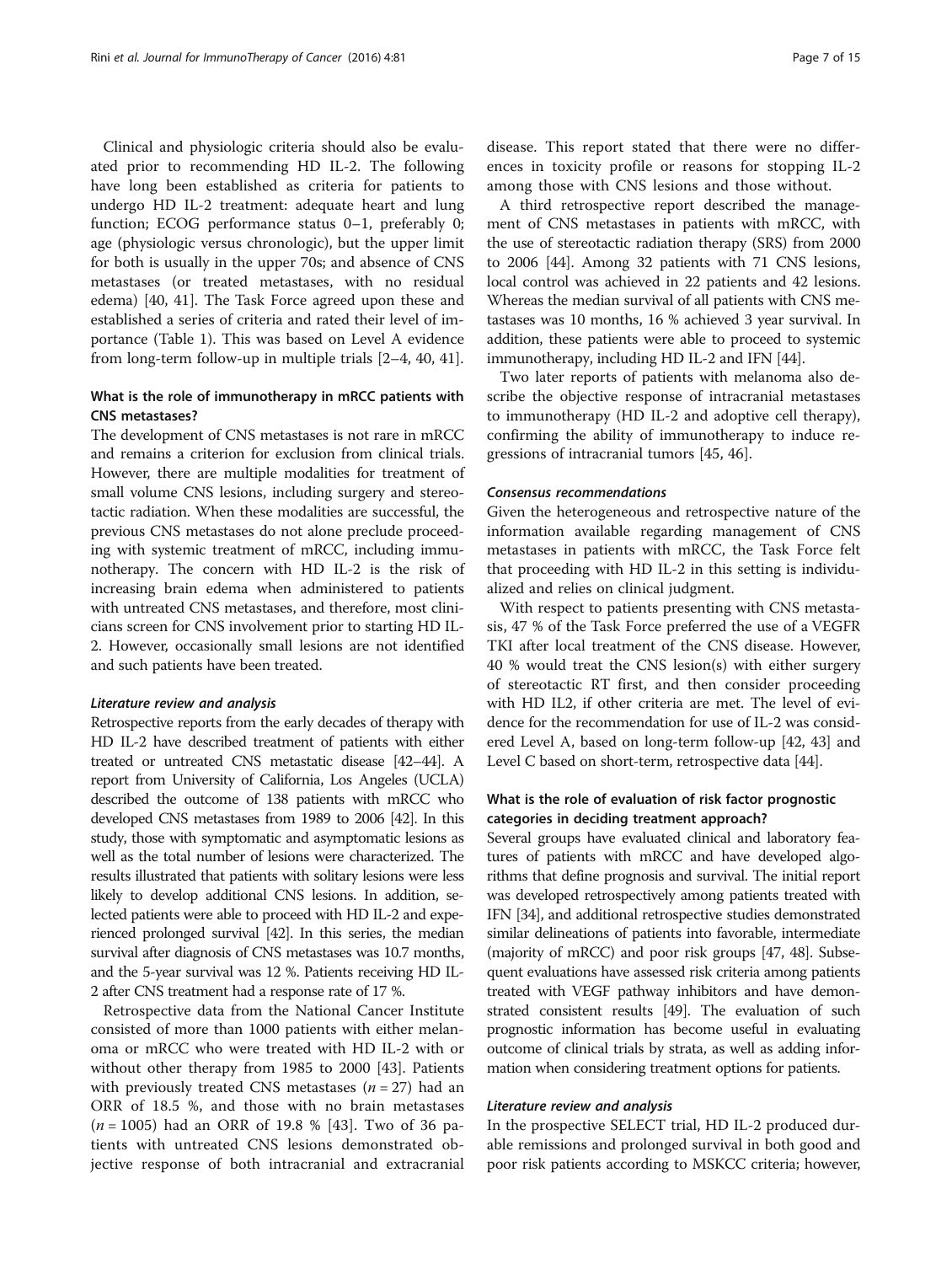the poor risk patients were few in number [\[6](#page-13-0)]. Reports in clinical trials [\[8](#page-13-0)–[12\]](#page-13-0) and in the modern prognostic factor analyses with immune and targeted therapy [\[47](#page-14-0)–[49](#page-14-0)] demonstrate the greatest treatment benefit for patients with mRCC to be among those with favorable and intermediate risk.

## Consensus recommendations

Regarding the use of the prognostic categories that have been developed for predicting survival of patients with mRCC, the consensus of the Task Force was that these criteria are used for treatment decisions. Poor risk patients, with expected shortened survival are not considered initial candidates for HD IL-2, and the majority (53 %) would proceed with anti-VEGFR TKI, 20 % with temsirolimus, and 27 % with clinical trials, if available, in the setting of poor risk patients. These recommendations are based on Level B evidence from long-term retrospective reviews [\[34](#page-13-0), [47](#page-14-0)–[49](#page-14-0)] and Level B evidence from a prospective trial with IL-2 [\[16](#page-13-0)] as well as Level C evidence from retrospective evaluations of risk categories in studies of targeted therapies [\[8](#page-13-0)–[15](#page-13-0)].

## What are considerations of duration of treatment with HD IL-2 and when to change therapy?

There was discussion regarding retreatment of patients following the first course of HD IL-2. Although chemotherapy treatment in oncology utilizes repetitive treatment cycles, the necessary treatment duration for immunotherapy continues to be evaluated. It is conceivable that once activation of the immune system occurs, additional treatment does not result in additional benefit.

## Literature review and analysis

Based on the SELECT trial and PROCLAIM data, SD may be a therapeutic effect of IL-2. In SELECT, there was an ORR of 25 %, with 3 CRs and 27 PRs. The median duration of response was 20.6 months, and 13 patients progression-free at 3 years. There were 9 patients with SD lasting more than 6 months. The median OS was 43 months for all 120 patients [\[6](#page-13-0)]. In the retrospective and prospective PROCLAIM registry, which is still accumulating patient data, the response rate is 20 %, and the median OS has not been reached for the prospective category of patients [\[19](#page-13-0)]. The survival of stable patients aligned with the responders and was considerably better that that of the progressing patients [[19\]](#page-13-0).

### Consensus recommendations

There were different opinions as to whether more than one course of HD IL-2 should be given to those patients who respond or are stable. In patients with responding or SD 12 weeks following HD IL-2, 80 % would give a second two week course of therapy. Thirteen percent would continue to observe, especially in patients with SD, until progression is documented, and then start another treatment. Anecdotal patients were discussed who achieved a durable CR with one course of HD IL-2. It has not been prospectively evaluated whether patients who have SD as their best response to the first course of HD IL-2 can achieve either a better response or delayed progression with additional courses of therapy. However, if no contraindication existed, the majority of the Task Force would proceed with a second course before changing treatment. The level of evidence was considered Level C, based on retrospective data and case anecdotes.

## What options are recommended at progression following HD IL-2?

For many years additional immunotherapy or clinical trials were the only treatment options. In initial exploratory clinical trials of VEGF and mTOR pathway inhibitors, most of the patients had progressed on prior immunotherapy, which did not have a negative effect on outcome [\[50](#page-14-0), [51](#page-14-0)]. Therefore, data and clinical experience exist to inform the management of patients following HD IL-2. This decision clearly depends on the timing of progression (immediate vs years later), type and degree of progression, rate of progression, and previous experience with HD IL-2 treatment.

#### Literature review and analysis

Data for proceeding with additional HD IL-2 come from experience in patients for whom this had been their only option. Anecdotal experience has demonstrated subsequent responses to HD IL-2, after a hiatus of time from the initial treatment. Also, long-term follow-up data from IL-2 studies show patients with surgically completed complete responses continue to demonstrate long term remission [[52](#page-14-0)]. Subsequent treatment with anti-angiogenesis agents or mTOR inhibitors has likewise demonstrated benefit in patients who progressed on cytokines [\[13,](#page-13-0) [50](#page-14-0), [51\]](#page-14-0). There are limited data on activity of checkpoint pathway inhibitors following treatment with HD IL-2.

## Consensus recommendations

There was a difference of opinion regarding options at progression, even if response to IL-2 lasted at least 6 months: 73 % would proceed to another therapy, whereas 13 % would recommend another course of HD IL-2. Another 13 % would recommend resection of residual disease if possible to remove all such disease.

In a follow-up discussion, the consensus was that patients who have major response to 2 courses of IL-2, who have residual oligometastatic disease should be managed with surgical resection of residual disease (73 %), another course of IL-2 (20 %), or switch to TKI (7 %). All data was considered anecdotal, and therefore, clinical judgment is the deciding factor at this time.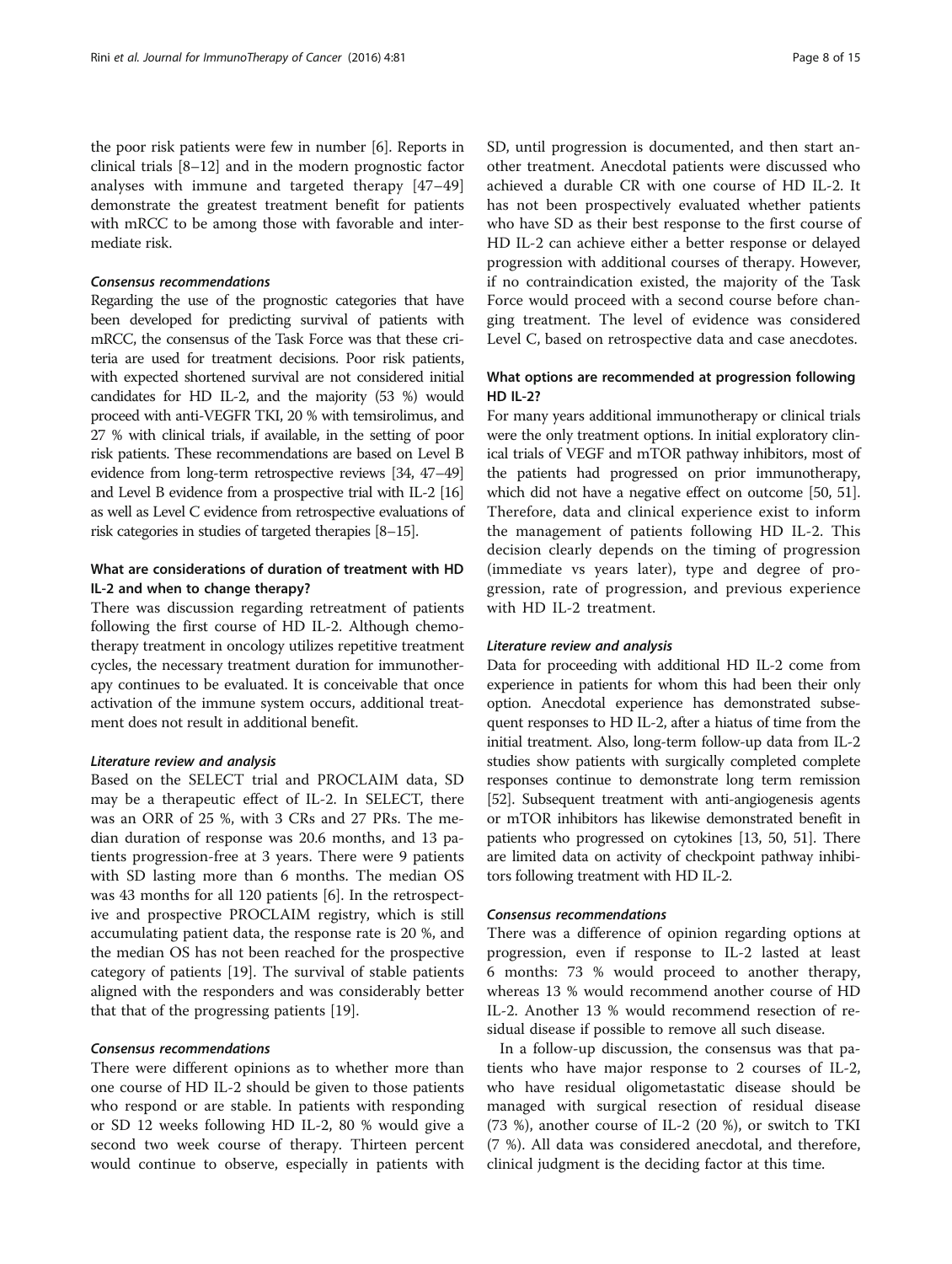## What is the role of Low dose IL-2 or low dose IL-2 combined with IFN?

Low dose regimens have been studied in the past, including low dose intravenous (IV) administration on the same schedule as HD IL-2, low dose subcutaneous (SQ) administration, 5 days/week for indeterminate time frame, a decrescendo dosing schedule of SQ IL2, and SQ administration of both low dose IL-2 and IFN, among others. Although durable complete responders have been documented with all of these regimens, the ORR is lower than with HD IL-2 in the IV bolus dose and the SQ injection schedule [\[53, 54\]](#page-14-0).

## Literature review and analysis

A low dose IV regimen of IL-2 was noted to yield durable CRs in some patients, albeit in smaller numbers, and this regimen was safe in patients with organ dysfunction [\[53](#page-14-0)–[55\]](#page-14-0). Additionally, studies have been reported in which alternate schedules of HD IL-2 have been utilized, and appear to be more tolerable with similar efficacy [[56, 57\]](#page-14-0). These should be further evaluated, particularly in the context of combinations.

## Consensus recommendations

All agreed that there is limited to no role of either low dose IL-2 regimen as a single agent treatment, with the possible exception of patients with impaired organ function based on a prospective, uncontrolled trial (Level B evidence) [\[55\]](#page-14-0). Level A efficacy data favoring HD IL-2 compared to low dose IL-2 was based on two randomized, comparative studies [\[53](#page-14-0), [54](#page-14-0)]. Level B data on new schedules was derived from prospective, uncontrolled trials [[56](#page-14-0), [57](#page-14-0)]. Investigation of low dose regimens in conjunction with new immunotherapies is a research consideration, given that check point pathway inhibitors are being studied at much lower doses in combination than those used in the original single agent trials. Alternative schedules should also be explored in the context of combination immunotherapy or immunotherapy with targeted agents.

## What is the role of HD IL-2 as second-line therapy after anti-VEGF TKI in a patient who met eligibility criteria for HD IL-2 and was not progressing rapidly?

More commonly in the past 10 years, patients with mRCC are started on an anti-VEGF TKI and upon progression are referred for consideration of immunotherapy with HD IL-2 to an institution with such a treatment program. The Task Force was asked to consider the pros and cons of this approach in terms of optimizing treatment options for patients, as well as tolerability of this approach.

## Literature review and analysis

Cho et al. reported a small experience in which 40 % of 15 patients treated with prior TKI treatment had unexpected cardiac toxicity upon treatment with HD IL-2

[[58\]](#page-14-0). They noted that patients generally had very brief "wash out" periods after completing treatment with anti-VEGF TKIs. Lam et al. subsequently reported the successful administration of HD IL-2 after anti-VEGF TKIs have recommended doing so in the setting of a prolonged break between therapies [[59\]](#page-14-0). They did, in fact, note unexpected grade 3 cardiac events in 6/40 patients who were treated after a short interval. Both reports recommend 8–12 weeks before initiating HD IL-2 therapy [[58](#page-14-0), [59\]](#page-14-0).

## Consensus recommendations

Sixty-seven percent of the Task Force felt that anti-PD-1 agents will be the preferred second-line immunotherapy in this setting, following initial anti-VEGF TKI. This is not based on comparative data with other immunotherapy, but it is based on the logistics of outpatient therapy of anti-PD-1 and less stringent eligibility criteria. This second-line position of anti-PD-1 agents is now supported by Level A data from the recently published randomized phase III trial of nivolumab versus everolimus in the second-line setting [[16](#page-13-0)].

Currently, if anti-PD-1 agents are not available for use, then HD IL-2 should be considered as second-line therapy after a washout period in appropriate patients based on Level C data [\[58](#page-14-0), [59](#page-14-0)]. Such patients should be evaluated carefully with a cardiac echo and show adequate cardiac function prior to initiation of IL-2 therapy.

## What is the role of HD IL-2 after investigational treatment with an anti-PD-1 agent?

Data are only now being compiled by the PROCLAIM registry for centers treating with HD IL-2 and thus no substantial data are yet available.

## Literature review and analysis

There are no prospective studies. However, there is a single abstract reporting the outcome of patients treated with HD IL-2 after progression on anti-PD-1 checkpoint inhibitors. A small report using the PROCLAIM database and a single institution reported on 11 patients, 7 of whom had mRCC. All developed ongoing SD or response with a median follow-up of 15 months [[60](#page-14-0)].

#### Consensus recommendations

There was no formal vote on this topic. However, the Task Force's assessment was that HD IL-2 could follow anti-PD-1 agents based on their lower toxicity profile, which is associated with fewer persistent immunerelated adverse events compared with other checkpoint inhibitors (e.g., anti-CTLA-4 agents).

Informally, 73 % felt that this sequence is a consideration, as the two immunotherapy approaches work by different mechanisms of immune activation and that anti-PD-1 and IL-2 could potentiate the activity of each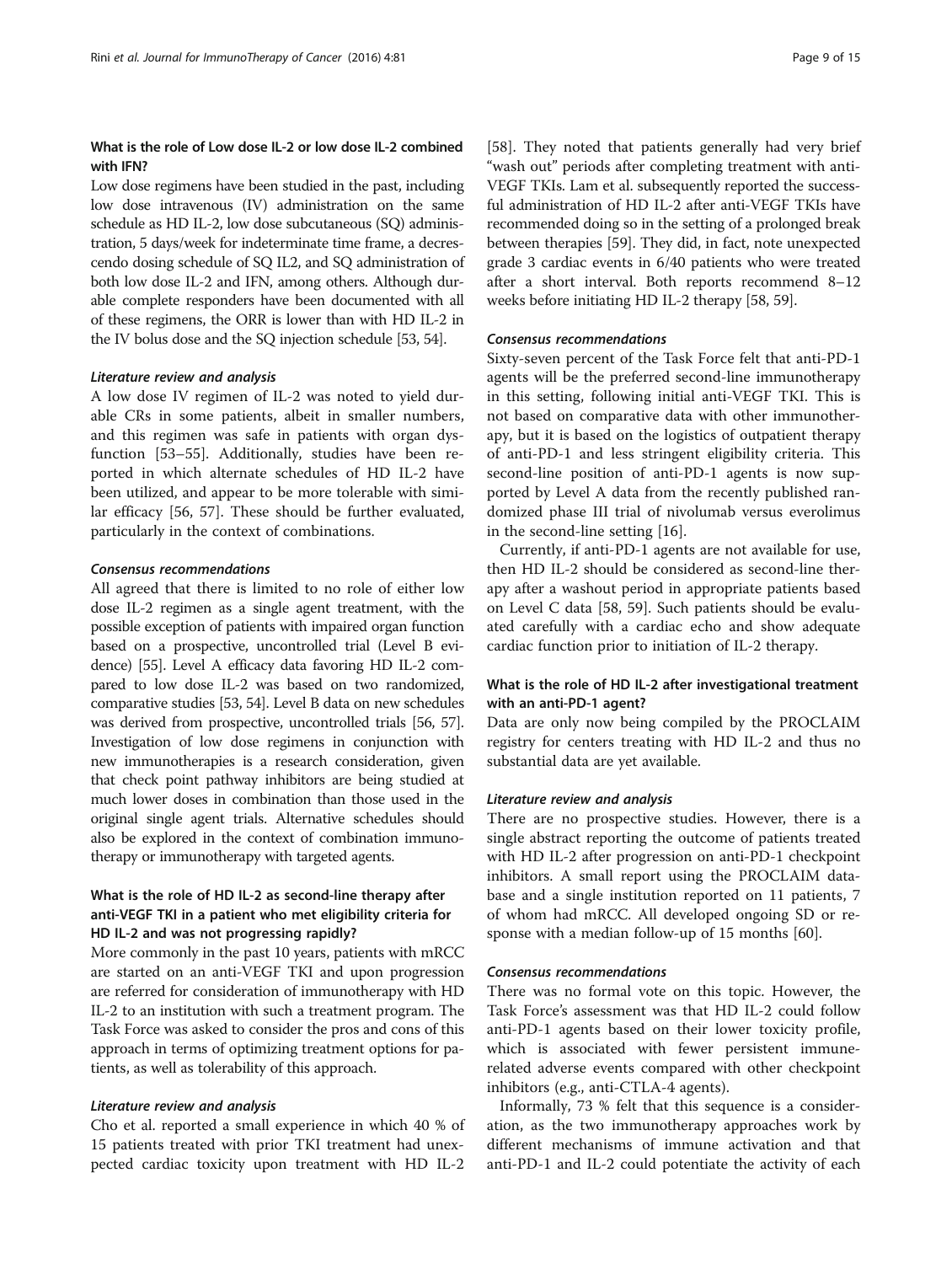other. Some of the Task Force members have done this successfully. The level of evidence for sequencing is currently Level C. A prospective trial of HD IL-2 following anti-PD-1 therapy was felt to be worth consideration.

#### Summary of HD IL-2 recommendation

Eligible patients (clear cell histology with adequate organ reserve, s/p nephrectomy, with few adverse risk features) should be considered for IL-2 therapy at centers with adequate experience. The utility and role of IL-2 prior to or after checkpoint inhibitors is unknown and requires further study.

## What is the role of IFN in the treatment of RCC?

IFN has been a mainstay in the treatment of RCC for more than 20 years and has been the control arm for the initial clinical trials that led to the approval of anti-VEGF and mTOR targeted therapies [[1,](#page-12-0) [5, 10, 12](#page-13-0)]. IFN has anti-proliferative activity, as well as immune stimulatory activity, with activation of cellular immunity. Continued research provides insight into interactions with signaling pathways for gene transcription, apoptosis, and immune interactions with Toll-like receptors among others [\[61](#page-14-0), [62\]](#page-14-0). IFN has produced CRs in patients with mRCC, both in the cytokine era and more recently, following anti-VEGF therapy [\[1](#page-12-0), [5](#page-13-0)]. Nevertheless, it is a difficult drug to use because of the chronic administration as well as the severity and chronicity of side effects.

### Literature review and analysis

IFN is currently approved in combination with bevacizumab for treatment of patients with mRCC, based on the results of two phase III trials comparing the combination to IFN alone [[14, 15](#page-13-0), [63, 64\]](#page-14-0). In these studies, the combination had a better response rate (26–31 %) compared to IFN alone (13 %) and a prolonged progressionfree survival (PFS) compared with IFN (8.5–10.4 months versus 5.2–5.4 months). OS was prolonged in both arms, and approached 2 years. The lack of difference in OS between arms was thought to be in part due to subsequent therapy given to patients in both arms after progression.

A subsequent multicenter, phase II trial was conducted, built on the initial phase III bevacizumab/IFN data, taking into account the frequent dose reductions of IFN observed in those studies [\[64\]](#page-14-0). This study utilized a reduced dose of IFN (3 MIU 3×/week versus 9 MIU 3×/week). Compared with the data from the initial phase III trials, there was reduced IFN-related toxicity without compromising efficacy [[64](#page-14-0)]. The response rate was 28 %, the median PFS was 15.3 months, and OS was 30.7 months.

There appears to be additive benefit for IFN in combination with bevacizumab, and studies of lower dose IFN appear to provide a manageable regimen in combination. There is wider IFN usage outside of North America.

## Consensus recommendations

Most members of the Task Force do not use IFN, even in combination with bevacizumab (60 %) and even at lower IFN doses, which evolved in the randomized trials and then was formally evaluated [\[14](#page-13-0), [15](#page-13-0), [63](#page-14-0)–[65\]](#page-14-0). The efficacy recommendation for single agent IFN is level A, based on prospective, randomized trials showing that anti-VEGF receptor and mTOR inhibitor targeted therapies have superior PFS compared to single agent IFN [[10, 12\]](#page-13-0). The level of evidence for IFN in combination with bevacizumab being superior to IFN alone is Level A, based on two randomized, controlled clinical trials [[14, 15](#page-13-0), [63, 65\]](#page-14-0). Among the members of the Task Force, only 13 % would use IFN as a single agent.

## What is the role of PD-1 blockade (either with anti-PD-1 or anti-PD-L1)?

The PD-1 pathway is a checkpoint for immune regulation and suppression at the level of the tumor and immune cell interaction [\[66](#page-14-0)]. Inhibition of this pathway leads to immune activation. Agents that are under investigation include antibodies to PD-1 and PD-L1 (Table [2](#page-10-0)), and clinical trials have demonstrated anti-tumor benefit including in mRCC [[67](#page-14-0)–[69](#page-14-0)]. Two such agents have been approved for the treatment of melanoma (nivolumab and pembrolizumab) and more recently for non-small cell lung cancer, RCC (nivolumab), urothelial cancer (atezolizumab), Hodgkin Disease (nivolumab). Nivolumab was approved for mRCC following progression on a VEGFR targeted therapy by the FDA in 2015. This approval was based on Level A evidence in a randomized, phase III controlled trial demonstrating an OS benefit of nivolumab compared with everolimus following progression on anti-VEGFR TKI. There are no comparative data between immunotherapies at this time. The approval of PD-1 pathway blockers in RCC will necessitate further study of sequencing and combination therapy approaches in this disease, involving immunotherapies and VEGF pathway targeted therapies. Many such trials are ongoing.

## Literature review and analysis

Current longitudinal data for anti-PD-1 agents in mRCC include a phase II trial of nivolumab, evaluating 3 different dose levels. There did not appear to be a dose response in this study, and responses were observed at all three dose levels with an ORR of 21 % and median PFS of 4 months [\[70\]](#page-14-0). Another report provided long-term follow-up of the expansion cohort of mRCC patients treated with nivolumab in the initial phase I study, in which 34 treatment-refractory mRCC patients were enrolled [\[67](#page-14-0), [71\]](#page-14-0). The response rate was 29 % with a median response duration of 12.9 months, and there were 9 additional patients (27 %) with stable disease lasting beyond 24 weeks. The median OS of all patients was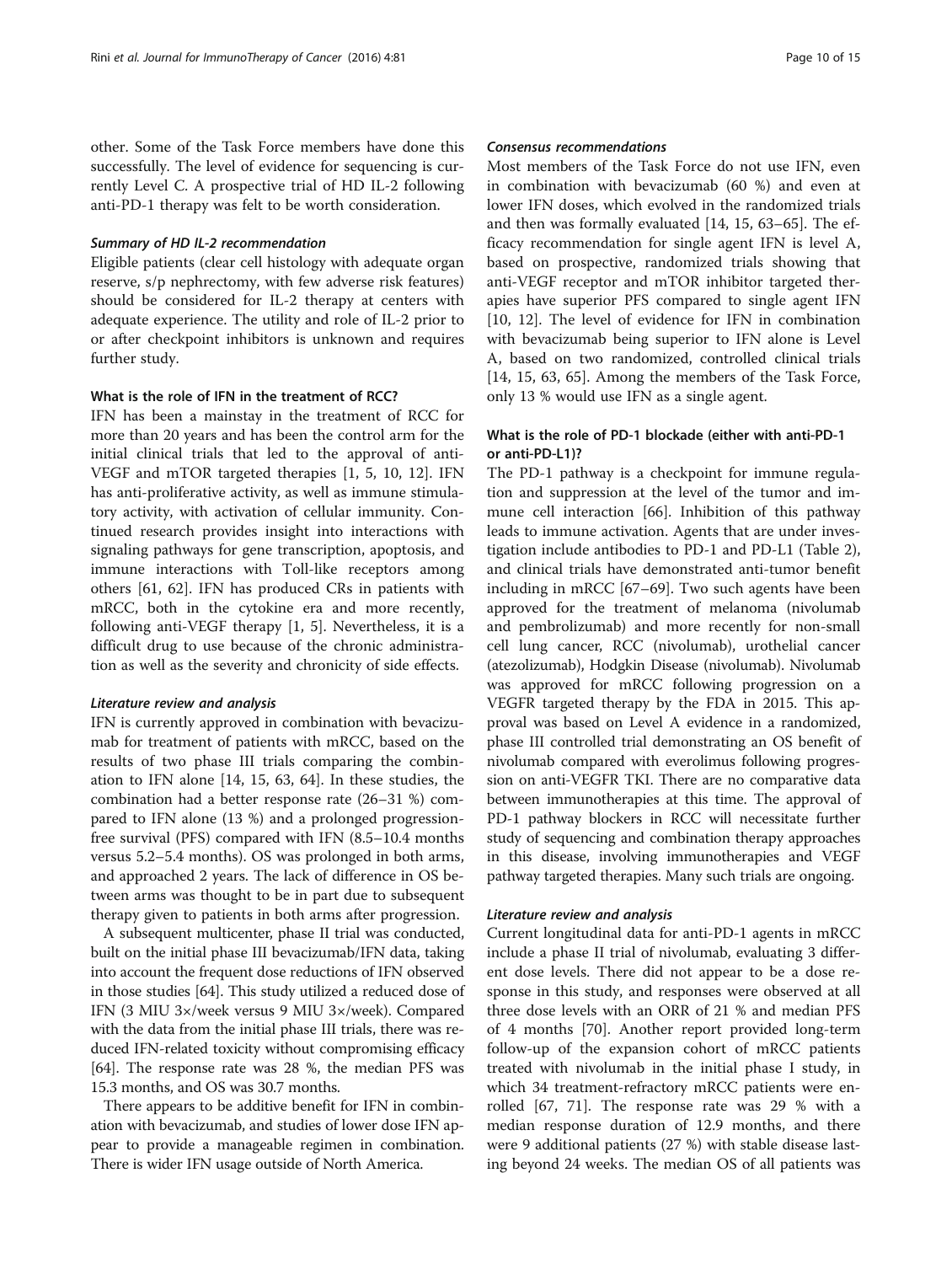| Page 11 of |  |
|------------|--|
|            |  |

| Ongoing clinical trials for check point inhibitors |                                                     |                                                     |                      |
|----------------------------------------------------|-----------------------------------------------------|-----------------------------------------------------|----------------------|
| Trial                                              | National clinical trial identifier<br><b>Status</b> |                                                     | Disease setting      |
| Neoadjuvant durvalumab +/- tremelimumab            | NCT02762006<br>Recruiting                           |                                                     | Neoadjuvant          |
| Neoadjuvant pembro                                 | NCT02212730<br>Recruiting                           |                                                     | Neoadjuvant          |
| Neoadjuvant nivolumab                              | NCT02595918<br>Recruiting                           |                                                     | Neoadjuvant          |
| Neoadjuvant nivolumab                              | NCT02575222                                         | Recruiting                                          |                      |
| Nivo vs. nivo + bev vs. nivo + ipi                 | NCT02210117                                         | Recruiting                                          | Neoadjuvant          |
| Nivo pre and post-surgery                          | NCT02446860                                         | Recruiting                                          | Neoadjuvant/adjuvant |
| Phase I pembro + pazopanib                         | NCT02014636<br>Recruiting                           |                                                     | Refractory           |
| Phase III nivo vs. everolimus                      | NCT01668784                                         | Stopped early and reported in 2015                  | Refractory           |
| Nivo + sunitinib or pazopanib or ipi               | NCT01472081                                         | Active, not recruiting                              | Refractory           |
| Pembro + RT                                        | NCT02318771                                         | Recruiting                                          |                      |
| Phase Ib/II pembro + len in solid tumors           | NCT02501096                                         | Recruiting solid tumors including RCC<br>Refractory |                      |
| Ongoing IL-2 based clinical trials                 |                                                     |                                                     |                      |
| Trial                                              | National clinical trial identifier                  | <b>Status</b>                                       |                      |
| $HD IL-2 + HQ$                                     | NCT01550367                                         | Recruiting                                          |                      |
| $IL-2 + / - SBRT$                                  | NCT02306954                                         | Recruiting                                          |                      |
| $IL-2 + / - RT$                                    | NCT01896271                                         | Recruiting                                          |                      |
| <b>PROCLAIM</b>                                    | NCT01415167                                         | Registry of HD IL-2 patients                        |                      |
| $IL2 + entinostat$                                 | NCT01038778                                         | Ongoing, presented 2016                             |                      |
|                                                    |                                                     |                                                     |                      |

<span id="page-10-0"></span>Table 2 Select immunotherapy agents and ongoing immunotherapy clinical trials in RCC

Abbreviations: Ipi ipilimumab, nivo nivolumab, atezo atezolimumab, bev bevacizumab, pembro pembrolizumab, len lenvatinib, HQ hydroxychloroquine, SBRT stereotactic body radiation therapy, RT radiation therapy

22.4 months [\[71](#page-14-0)]. In a recent update, 3 and 5-year survival for this patient population was reported to be 41 and 34 % respectively [[72\]](#page-14-0). This data led to a phase II trial (NCT01354431), which enrolled 167 patients with VEGR TKI refractory advanced RCC and randomized them to 3 different dose levels of nivolumab administered every 3 weeks [\[70](#page-14-0)]. Response rates were 20–22 % for each dose level and median OS ranged from 18 to 25 months. Updated data were recently presented at ASCO 2016. At a minimum follow-up of 38 months ORR was 21 % and the median duration of response was 22 months. In addition, the 3-year OS rate was 35 % [[72](#page-14-0)].

Recently, results of the phase III clinical trial of nivolumab versus everolimus in second-line treatment of mRCC were released [\[16](#page-13-0)]. The study was stopped early in July 2015 because data demonstrated a median OS benefit in patients receiving nivolumab at 25 months compared with everolimus at 19 months, hazard ratio 0.73,  $p = 0.002$  [\[16](#page-13-0)]. Additionally, the objective response rate for nivolumab was 25 % compared to 5 % for everolimus ( $p < 0.001$ ). Median PFS was 4.6 months with nivolumab and 4.4 months with everolimus,  $p = .11$ . Grade 3 or 4 adverse events deemed related to treatment occurred in 19 % of nivolumab-treated patients and in 37 % of everolimus-treated patients. This study also evaluated tumor expression of PD-L1 as a potential biomarker of treatment effect, with cut-off values at  $\geq 1$  % and  $\geq 5$  %. While expression of PD-L1 correlated with poorer outcome, it did not predict better response to or survival with nivolumab compared with everolimus, as patients with both high and low PD-L1 expressing tumors appeared to benefit from nivolumab relative to everolimus [[16\]](#page-13-0). This report led to FDA approval of nivolumab for mRCC as second line therapy following a VEGFR inhibitor.

A phase I study of the anti-PD-L1 agent, atezolimuzab reported increased anti-tumor activity in patients whose tumor-infiltrating lymphocytes demonstrated PD-L1 expression. Additionally, this study showed a response rate of 22 % among patients with clear cell RCC with Fuhrman grade 4 or sarcomatoid features [[73](#page-14-0)]. It should be noted, however, that given the low expression of PD-L1 in RCC, 5 out of 9 responders had low PD-L1 expression, highlighting the limited value of assessment of PD-L1 expression for clinical decision making in patients with mRCC.

Combination studies of anti-CTLA-4 and anti-PD-1 have been reported in melanoma with high response rate and high toxicity rate [[74](#page-14-0), [75\]](#page-14-0). This approach is currently undergoing considerable modification in terms of dose and schedule and clinical trials of combinations are ongoing in a variety of diseases, including mRCC (Table 2). Studies of combinations of PD-1 pathway blockers and anti-VEGF pathway agents are also ongoing (Table 2 and Table [3](#page-11-0)).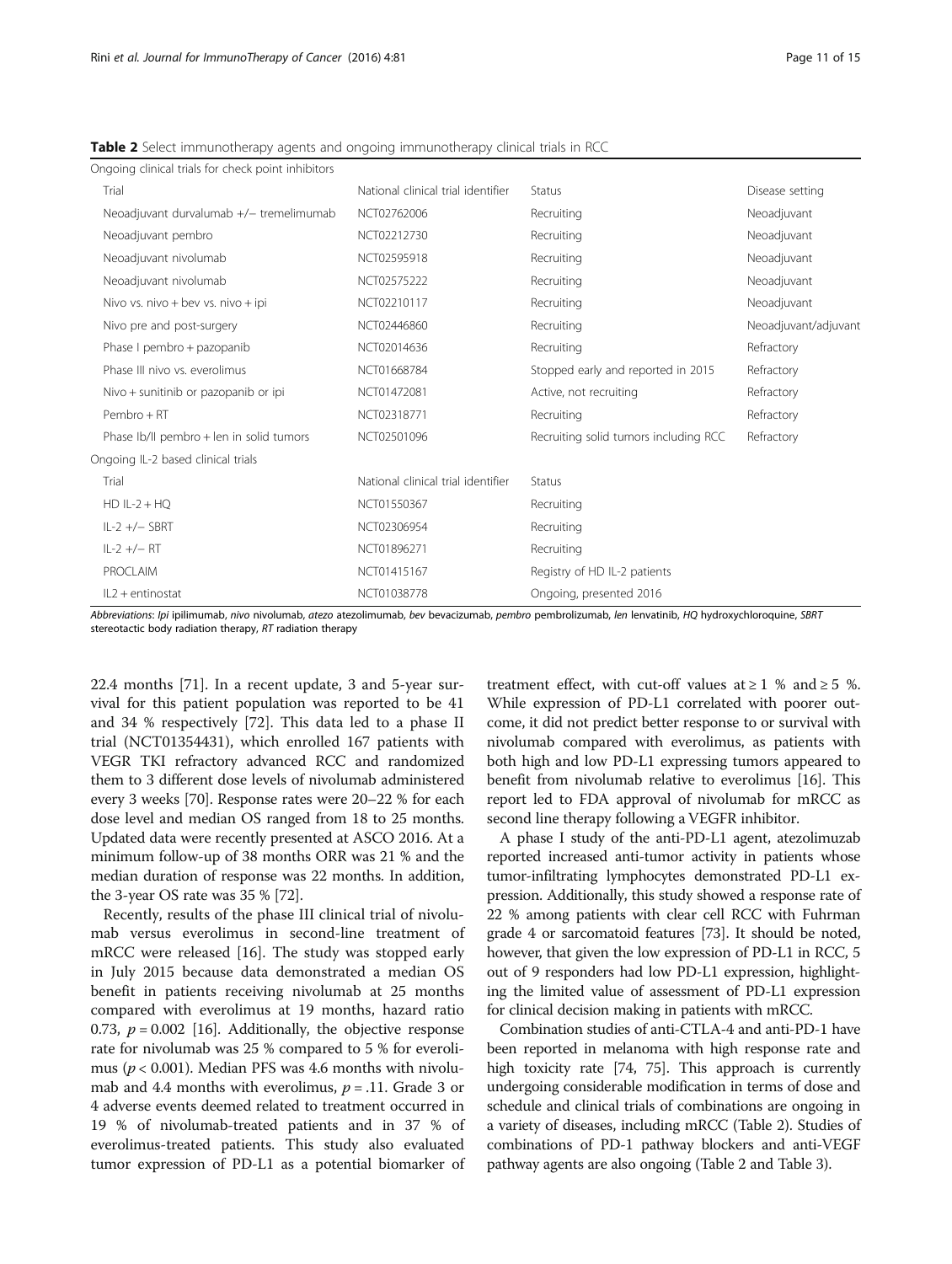| Study                                                                  | Primary endpoint | Sample size | National clinical trial identifier | Start time/status                   |
|------------------------------------------------------------------------|------------------|-------------|------------------------------------|-------------------------------------|
| Nivolumab + ipilimumab vs. sunitinib                                   | PFS. OS          | 1070(1:1)   | NCT02231749                        | Oct 2014/on-going/enrollment closed |
| Atezolizumab + bevacizumab vs. sunitinib                               | PFS. OS          | 900(1:1)    | NCT02420821                        | May 2015/on-going                   |
| Avelumab + axitinib vs. sunitinib                                      | PFS.             | 583(1:1)    | NCT02684006                        | March 2016/on-going                 |
| Pembrolizumab + axitinib vs. sunitinib                                 | PFS. OS          | 840(1;1)    | NCT02853331                        | Sept 2016                           |
| Pembrolizumab + lenvatinib or<br>everolimus + lenvatinib vs. sunitinib | PFS              | 735(1:1:1)  | NCT02811861                        | Sept 2016                           |

<span id="page-11-0"></span>Table 3 Ongoing phase III studies in front-line advanced/metastatic RCC

## Consensus recommendations

At the time of the meeting, phase III studies were not yet reported and the Task Force discussed the role of PD-1 pathway blockade in mRCC in light of the available phase I and II data. There was enthusiasm for this approach as a single agent, as well as for investigation in combination with other checkpoint pathway inhibitors (anti-CTLA-4) and with activating cytokines (IL-2). The Task Force did vote on their preferred treatment for patients who have progressed on anti-VEGF TKI therapy, in the setting of a patient who had received sunitinib for one year, pazopanib for 8 months, and who remained with ECOG performance status 1. Sixty-seven percent preferred anti-PD-1 agents in clinical trials or as a commercial agent, if available. Thirteen percent would choose IL-2 in appropriate patients after TKIs, and 6.7 % would recommend either axitinib or everolimus. Due to their more favorable toxicity profiles, many patients as well as physicians would likely prefer immunotherapy with anti-PD-1 agents compared to HD IL-2.

There was considerable enthusiasm for enrolling patients into ongoing clinical trials of anti-PD-1 agents in combination therapy. This was preferred even in the first-line setting where several clinical trials are available (Table 3). The utilization of expression of PD-L1 as a biomarker of potential activity of these agents is still under investigation and not established.

Critical questions regarding checkpoint inhibitor therapy include the value (risk/benefit ratio) of combination therapy over single agent use, the ability to stop and restart therapy (i.e., the need for ongoing treatment), the development of biomarkers to select patients, and optimizing toxicity management.

## What treatment is recommended for metastatic non-clear cell RCC?

Non-clear cell RCC represents approximately 20–25 % of surgical cases of RCC, and much less of the mRCC population. Papillary RCC is the most common subtype of non-clear cell RCC, representing about 15 % of surgical series. Other subtypes include chromophobe, collecting duct, medullary, translocation, and several hereditary syndromes with unique features. Specific molecular characteristics have been identified separating the various subtypes. However, to date, except for clear cell RCC, this has not yet led to a successful treatable target.

## Literature review and analysis

Historically, patients with non-clear cell RCC did not frequently respond to treatment with HD IL-2 [[2](#page-12-0)–[4\]](#page-12-0). The HD IL-2 "SELECT" trial included 5 patients with non-clear cell RCC, and none responded [\[6\]](#page-13-0). In an unplanned analysis of the outcome of patients in the phase III trial of temsirolimus versus IFN, patients with non-clear cell carcinoma treated with temsirolimus had a major survival advantage compared to those treated with IFN, demonstrating either the effectiveness of temsirolimus or the lack thereof of IFN in non-clear cell subtypes [\[12](#page-13-0), [76\]](#page-14-0).

Although expanded access trials and small studies of targeted therapy suggested some response to anti-VEGF directed therapy, large database reviews report lower response rates and poorer median survival among patients with metastatic non-clear cell RCC compared with clear cell RCC [\[77](#page-14-0)–[79\]](#page-14-0). There is a recently opened NCIsponsored clinical trial for patients with papillary RCC to evaluate a variety of MET-inhibitors, thus targeting a known genomic feature of some papillary RCC tumors (S1500). Whether the newer immunotherapies will have a role in non-clear cell RCC remains to be determined. A case report describes a dramatic and rapid response of a single patient with papillary RCC with sarcomatoid and rhabdoid features to nivolumab [[80](#page-14-0)].

#### Consensus recommendations

The majority of the Task Force felt that HD IL-2 should be reserved for patients with clear cell renal cancer, based on Level A [[6\]](#page-13-0) and Level B evidence [\[2](#page-12-0)–[4](#page-12-0)]. Data are insufficient regarding the use of checkpoint pathway inhibitors in the non-clear cell RCC population, since very few such patients were entered into the clinical trials of these agents.

There was lack of consensus on the initial treatment recommendation for patients with metastatic non-clear cell RCC. Essentially, the Task Force voted for clinical trials as initial therapy for such patients, provided new agents or approaches have strong rationale for the specific subtype. If a clinical trial is unavailable, then a VEGFR TKI is preferred given results from two small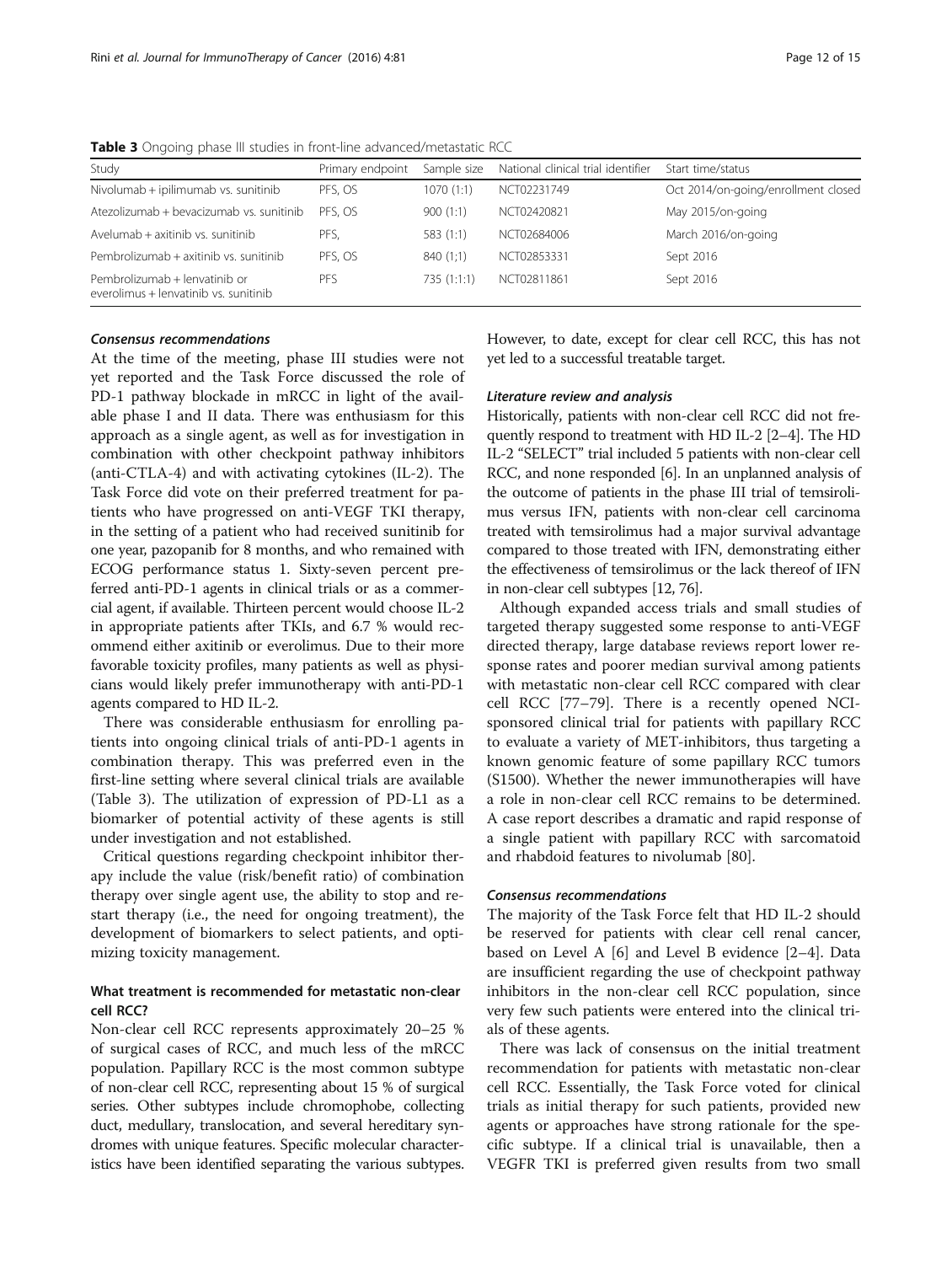<span id="page-12-0"></span>randomized trials showing a slight advantage over mTOR inhibitors in this setting [\[81](#page-14-0), [82\]](#page-14-0).

## Conclusions

Immunotherapy remains an established modality for the treatment of patients with mRCC and continues to produce durable responses in a subset of patients. Patient selection for HD IL2 remains based on clinical criteria. Outcome for HD IL-2 continues to be the gold standard insofar as there are durable complete remissions. The approval of nivolumab in previously treated patients with mRCC and clinical trials with nivolumab and other PD1 pathway blockers are providing new directions for immunotherapy in patients with mRCC and will likely expand the cohort of patients eligible for such therapy. It is not yet clear whether this approach will provide an increased number of responders, although the suggestion of response in patients with more aggressive tumors with anti-PD-L1 therapy is perhaps evidence that HD IL-2 and PD-1 pathway blockade may have some complementary anti-tumor efficacy. However, further research is ongoing, including exploration of combinations, dose and schedule, and potential consideration of studies in the adjuvant setting. The further development of immunotherapy in patients with RCC will provide meaningful benefit, and the goal should be durable CRs comparable to those observed with HD IL-2. Recent data showing substantial 3–5 year survival rates with nivolumab suggest that this goal may quickly become a reality.

## Additional files

[Additional file 1:](dx.doi.org/10.1186/s40425-016-0180-7) Comments Received during Review. (DOCX 17 kb) [Additional file 2:](dx.doi.org/10.1186/s40425-016-0180-7) Task Force Roster. (DOCX 12 kb)

[Additional file 3:](dx.doi.org/10.1186/s40425-016-0180-7) Annotated Biobliography. (DOCX 225 kb)

[Additional file 4:](dx.doi.org/10.1186/s40425-016-0180-7) Task Force Pre-meeting Survey Questions. (DOCX 34 kb)

#### Abbreviations

CNS: Central nervous system; CR: Complete response; CWG: Cytokine working group; DFS: Disease-free survival; ECOG: Eastern Cooperative Oncology Group; FDA: U.S. Food and Drug Administration; HD IL-2: High dose interleukin-2; IFN: Interferon-alpha; IL-2: Interleukin-2; mRCC: Metastatic RCC; MSKCC: Memorial-Sloan Kettering Cancer Center; mTOR: Mammalian target of rapamycin; ORR: Overall response rate; OS: Overall survival; PD-1: Programmed death receptor 1; PD-L1: Programmed death ligand 1; PR: Partial response; RCC: Metastatic renal cell cancer; RFS: Recurrence-free survival; SD: Stable disease; SITC: Society for immunotherapy of cancer; SQ: Subcutaneous; TKI: Tyrosine kinase inhibitor; VEGF: Vascular endothelial growth factor; VEGFR: Vascular endothelial growth factor receptor

#### Acknowledgements

The authors acknowledge comprehensive editorial and writing assistance from Janice P. Dutcher, M.D., consultant to and member of SITC. In addition, the authors thank Lori Brix for performing the systematic literature search and SITC staff for administrative and organizational support.

#### Authors' contributions

This manuscript is the result of a collaborative effort from the SITC Cancer Immunotherapy Guidelines Task Force for Kidney Cancer. As a result of the Task Force meeting, JPD drafted the manuscript with guidance from MBA and BR. All authors provided critical review and editing to this manuscript. In addition, all authors have read and approved the final version of this manuscript.

#### Competing interests

MBA acts as a consultant for Bristol-Myers Squibb, Merck, Genentech- Roche, Pfizer, Nektar, Novartis, Caladrius, and X4 Pharmaceuticals. BR acts as a consultant for Pfizer, Bristol-Myers Squibb, Roche, and Novartis. DFD acts as a consultant for Roche, Merck, Bristol-Myers Squibb, Novartis, and Pfizer. In addition, DFD participates on an advisory board for Exelixis and has received research funding from Prometheus Laboratories. EJ acts as a consultant for Exelixis, Bristol-Myers Squibb, Novartis, and Pfizer and has also received research funds from Exelixis, Novartis, and Pfizer. TH participates on an advisory board for Pfizer and Novartis and on a speaker's bureau for Bristol-Myers Squibb and Elsai. HH participates on an advisory board for or has received research funding from Bristol-Myers Squibb, Newlink, GlaxoSmithKline, Pfizer, and Exelixis. MHV acts as a consultant for Novartis, Exelixis, GlaxoSmithKline, and Calithera and has received research funding from Bristol-Myers Squibb. TO participates on an advisory board for Pfizer and Genentech and has received research funding from Bristol-Myers Squibb, Pfizer, and Tracon. AJP is the co-Founder for Kite Pharma. RWJ acts as a consultant or on an advisory board for Merck, Bristol-Myers Squibb, Eisai, Novartis, Nektar, and Castle Biosciences and has received research funding from Merck, Amgen, Roche, and Bristol-Myers Squibb. CGW has participated as a research investigator for Pfizer, Ono Pharma, Boehringer Ingelheim, Argos, and GlaxoSmithKline. LSW acts as a consultant to Bristol-Myers Squibb and Exelixis and participates on a speaker's bureau for Pfizer and Novartis. DIQ, RMB, RAF, BCL, VS, WB, BF, and JF declare no competing interests.

#### Author details

<sup>1</sup>Cleveland Clinic Taussig Cancer Institute, 9500 Euclid Ave, Cleveland, OH 44195, USA. <sup>2</sup> Beth Israel Deaconess Medical Center, Dana-Farber/Harvard Cancer Center, 10 Highfield Circle, Milton, MA 02186, USA. <sup>3</sup>Johns Hopkins Sidney Kimmel Comprehensive Cancer Center, 1650 Orleans St, Baltimore, MD 21287, USA. <sup>4</sup> Kidney Cancer Association, PO Box 4668 #38269, Chicago, IL 60680, USA. <sup>5</sup>Cleveland Clinic Taussig Cancer Institute, 1 Clinic Center, Cleveland, OH 44195, USA. <sup>6</sup>Patient and Patient Advocate, Cleveland, USA.<br><sup>7</sup>Codars Sinai Modical Contor, 8700 Boyerly Blyd. Saporttein Critical Caro. <sup>7</sup> Cedars-Sinai Medical Center, 8700 Beverly Blvd., Saperstein Critical Care Tower, 1S28, Los Angeles, CA 90048, USA. <sup>8</sup>Charles A. Sammons Cancer Center, Baylor University Medical Center, 3410 Worth Street, Suite 400, Dallas, TX75254USA. <sup>9</sup>M.D. Anderson Cancer Center, 1515 Holcombe Boulevard, Houston, TX77030USA. <sup>10</sup>Mayo Clinic, 4500 San Pablo Road, Jacksonville, FL32224USA. <sup>11</sup>Mayo Clinic, 200 First Street SW, Rochester, MN55905USA.<br><sup>12</sup>The Ohio State University Medical Center, 320 W. 10th Avenue, Columbus, OH43210USA. 13UCLA Institute of Urologic Oncology, 66-124 Center for Health Sciences, Los Angeles, CA90095USA. 14Kenneth J. Norris Comprehensive Cancer Center, University of Southern California, 1441 Eastlake Ave Suite 3451, Los Angeles, CA90033USA. <sup>15</sup>Memorial Sloan-Kettering Cancer Center, 1275 York Avenue, New York, NY10065USA. 16Georgetown-Lombardi Comprehensive Cancer Center, 3970 Reservoir Road, NW, Research Building, Room E501, Washington, DC20057USA.

## Received: 11 July 2016 Accepted: 20 October 2016 Published online: 15 November 2016

#### References

- 1. deKernion JB, Sarna G, Figlin R, Lindner A, Smith RB. The treatment of renal cell carcinoma with human leukocyte alpha-interferon. J Urol. 1983;130(6): 1063–6.
- 2. Fisher RI, Rosenberg SA, Fyfe G. Long-term survival update for high-dose recombinant interleukin-2 in patients with renal cell carcinoma. Cancer J Sci Am. 2000;6 Suppl 1:S55–7.
- 3. Fyfe G, Fisher RI, Rosenberg SA, Sznol M, Parkinson DR, Louie AC. Results of treatment of 255 patients with metastatic renal cell carcinoma who received high-dose recombinant interleukin-2 therapy. J Clin Oncol. 1995; 13(3):688–96.
- 4. Rosenberg SA, Yang JC, White DE, Steinberg SM. Durability of complete responses in patients with metastatic cancer treated with high-dose interleukin-2: identification of the antigens mediating response. Ann Surg. 1998;228(3):307–19.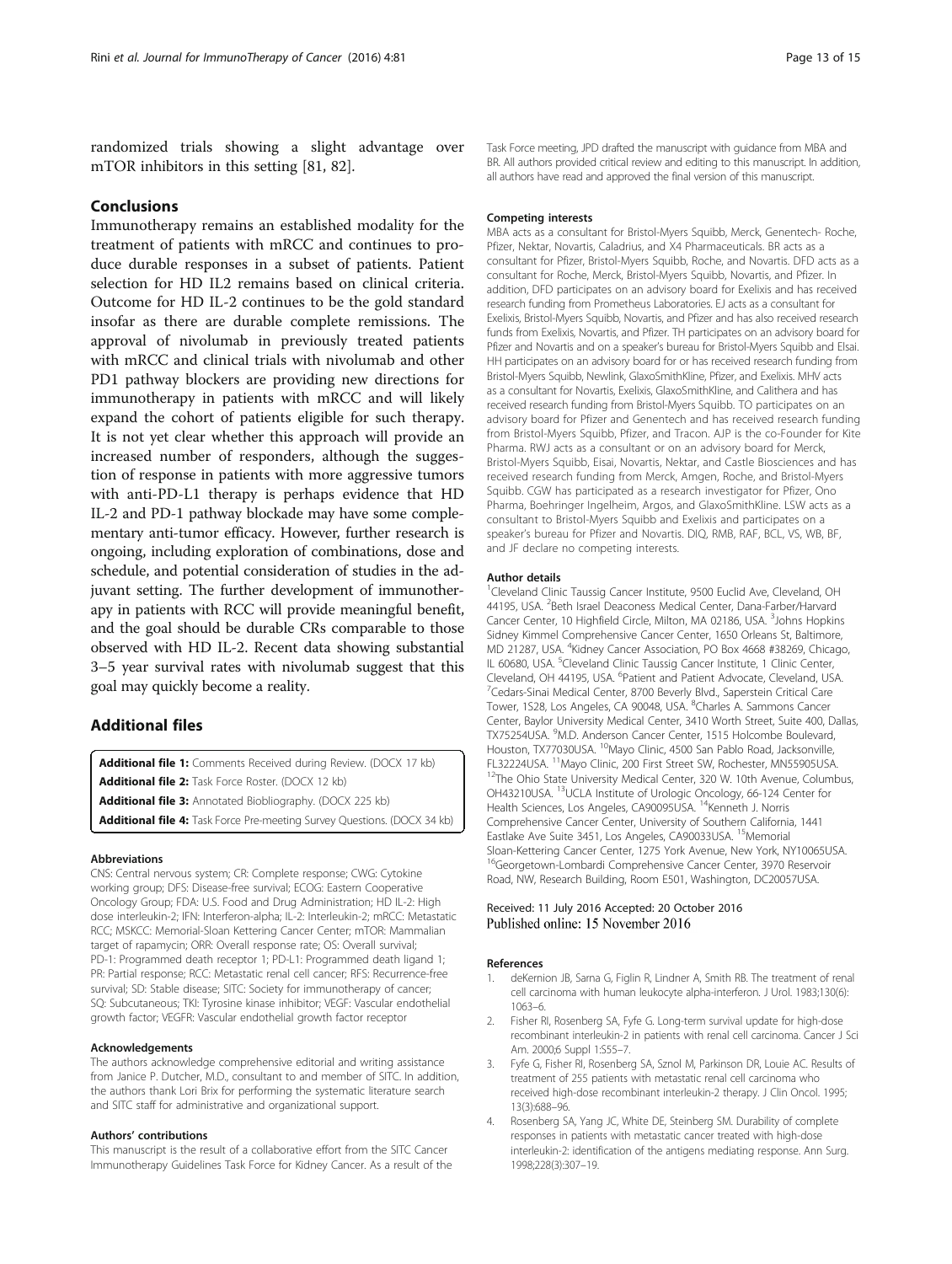- <span id="page-13-0"></span>5. Yamamoto T, Kitamura H, Masumori N. Complete response to interferon-alpha in a patient with metastatic renal cell carcinoma after unsuccessful moleculartargeted therapies. Int J Urol. 2014;21(8):839–40. doi[:10.1111/iju.12434.](http://dx.doi.org/10.1111/iju.12434)
- McDermott DF, Cheng SC, Signoretti S, Margolin KA, Clark JI, Sosman JA, et al. The high-dose aldesleukin "select" trial: a trial to prospectively validate predictive models of response to treatment in patients with metastatic renal cell carcinoma. Clin Cancer Res. 2015;21(3):561–8. doi[:10.1158/1078-0432.ccr-14-1520](http://dx.doi.org/10.1158/1078-0432.ccr-14-1520).
- 7. Linehan WM, Vasselli J, Srinivasan R, Walther MM, Merino M, Choyke P, et al. Genetic basis of cancer of the kidney: disease-specific approaches to therapy. Clin Cancer Res. 2004;10(18 Pt 2):6282s-9s. doi:[10.1158/1078-0432.ccr-050013.](http://dx.doi.org/10.1158/1078-0432.ccr-050013)
- Escudier B, Eisen T, Stadler WM, Szczylik C, Oudard S, Siebels M, et al. Sorafenib in advanced clear-cell renal-cell carcinoma. N Engl J Med. 2007; 356(2):125–34. doi[:10.1056/NEJMoa060655.](http://dx.doi.org/10.1056/NEJMoa060655)
- 9. Motzer RJ, Escudier B, Tomczak P, Hutson TE, Michaelson MD, Negrier S, et al. Axitinib versus sorafenib as second-line treatment for advanced renal cell carcinoma: overall survival analysis and updated results from a randomised phase 3 trial. Lancet Oncol. 2013;14(6):552–62. doi[:10.1016/s1470-2045\(13\)70093-7.](http://dx.doi.org/10.1016/s1470-2045(13)70093-7)
- 10. Motzer RJ, Hutson TE, Tomczak P, Michaelson MD, Bukowski RM, Rixe O, et al. Sunitinib versus interferon alfa in metastatic renal-cell carcinoma. N Engl J Med. 2007;356(2):115–24. doi[:10.1056/NEJMoa065044](http://dx.doi.org/10.1056/NEJMoa065044).
- 11. Sternberg CN, Davis ID, Mardiak J, Szczylik C, Lee E, Wagstaff J, et al. Pazopanib in locally advanced or metastatic renal cell carcinoma: results of a randomized phase III trial. J Clin Oncol. 2010;28(6):1061–8. doi[:10.1200/jco.2009.23.9764](http://dx.doi.org/10.1200/jco.2009.23.9764).
- 12. Hudes G, Carducci M, Tomczak P, Dutcher J, Figlin R, Kapoor A, et al. Temsirolimus, interferon alfa, or both for advanced renal-cell carcinoma. N Engl J Med. 2007;356(22):2271–81. doi[:10.1056/NEJMoa066838](http://dx.doi.org/10.1056/NEJMoa066838).
- 13. Motzer RJ, Escudier B, Oudard S, Hutson TE, Porta C, Bracarda S, et al. Efficacy of everolimus in advanced renal cell carcinoma: a double-blind, randomised, placebo-controlled phase III trial. Lancet. 2008;372(9637):449–56. doi:[10.1016/s0140-6736\(08\)61039-9](http://dx.doi.org/10.1016/s0140-6736(08)61039-9).
- 14. Escudier B, Pluzanska A, Koralewski P, Ravaud A, Bracarda S, Szczylik C, et al. Bevacizumab plus interferon alfa-2a for treatment of metastatic renal cell carcinoma: a randomised, double-blind phase III trial. Lancet. 2007; 370(9605):2103–11. doi[:10.1016/s0140-6736\(07\)61904-7](http://dx.doi.org/10.1016/s0140-6736(07)61904-7).
- 15. Rini BI, Halabi S, Rosenberg JE, Stadler WM, Vaena DA, Ou SS, et al. Bevacizumab plus interferon alfa compared with interferon alfa monotherapy in patients with metastatic renal cell carcinoma: CALGB 90206. J Clin Oncol. 2008;26(33):5422–8. doi[:10.1200/jco.2008.16.9847.](http://dx.doi.org/10.1200/jco.2008.16.9847)
- 16. Motzer RJ, Escudier B, McDermott DF, George S, Hammers HJ, Srinivas S, et al. Nivolumab versus Everolimus in Advanced Renal-Cell Carcinoma. N Engl J Med. 2015;373(19):1803–13. doi[:10.1056/NEJMoa1510665.](http://dx.doi.org/10.1056/NEJMoa1510665)
- 17. Institute of Medicine Committee on Standards for Developing Trustworthy Clinical Practice G. In: Graham R, Mancher M, Miller Wolman D, Greenfield S, Steinberg E, editors. Clinical Practice Guidelines We Can Trust. Washington (DC): National Academies Press (US); 2011. [https://www.ncbi.nlm.nih.gov/](https://www.ncbi.nlm.nih.gov/pubmedhealth/PMH0079468/) [pubmedhealth/PMH0079468/](https://www.ncbi.nlm.nih.gov/pubmedhealth/PMH0079468/).
- 18. Kaufman HL, Kirkwood JM, Hodi FS, Agarwala S, Amatruda T, Bines SD, et al. The Society for Immunotherapy of Cancer consensus statement on tumour immunotherapy for the treatment of cutaneous melanoma. Nat Rev Clin Oncol. 2013;10(10):588–98. doi:[10.1038/nrclinonc.2013.153](http://dx.doi.org/10.1038/nrclinonc.2013.153).
- 19. Aung S, Morse MA, Wong MK, Kaufman HL, Daniels GA, McDermott DF. High dose (HD) IL-2 for metastatic renal cell carcinoma (mRCC) in the targeted therapy era: Extension of OS benefits beyond complete response (CR) and partial response (PR). J Clin Oncol. 2015;33(2015 (suppl 7; abstr 423)).
- 20. Lowder JN, Aung S, Wong MKK, Daniels GA, Kaufman HL, McDermott D et al. High-dose interleukin-2 registry, PROCLAIM: Modern data on toxicities and outcomes. J Clin Oncol. 2014;32(2014 (suppl 4; abstr 430)).
- 21. Clark JI, Atkins MB, Urba WJ, Creech S, Figlin RA, Dutcher JP, et al. Adjuvant high-dose bolus interleukin-2 for patients with high-risk renal cell carcinoma: a cytokine working group randomized trial. J Clin Oncol. 2003; 21(16):3133–40. doi:[10.1200/jco.2003.02.014.](http://dx.doi.org/10.1200/jco.2003.02.014)
- 22. Messing EM, Manola J, Wilding G, Propert K, Fleischmann J, Crawford ED, et al. Phase III study of interferon alfa-NL as adjuvant treatment for resectable renal cell carcinoma: an Eastern Cooperative Oncology Group/Intergroup trial. J Clin Oncol. 2003;21(7):1214–22.
- 23. Haas NB, Manola J, Flaherty K, Uzzo RG, Atkins MB, Dutcher JP et al. Dose analysis of ASSURE (E2805): Adjuvant sorafenib or sunitinib for unfavorable renal carcinoma, an ECOG-ACRIN-led, NCTN phase 3 trial. J Clin Oncol. 2015; 33(2015 (suppl; abstr 4508)).
- 24. Pfizer, Inc. Pfizer Announces Positive Top-Line Results From Phase 3 S-TRAC Trial of SUTENT® (sunitinib) as Adjuvant Therapy in Patients at High Risk of Recurrent

Renal Cell Carcinoma Online. 2016. [http://www.pfizer.com/news/press-release/](http://www.pfizer.com/news/press-release/press-release-detail/pfizer_announces_positive_top_line_results_from_phase_3_s_trac_trial_of_sutent_sunitinib_as_adjuvant_therapy_in_patients_at_high_risk_of_recurrent_renal_cell_carcinoma) [press-release-detail/pfizer\\_announces\\_positive\\_top\\_line\\_results\\_from\\_phase\\_3\\_](http://www.pfizer.com/news/press-release/press-release-detail/pfizer_announces_positive_top_line_results_from_phase_3_s_trac_trial_of_sutent_sunitinib_as_adjuvant_therapy_in_patients_at_high_risk_of_recurrent_renal_cell_carcinoma) [s\\_trac\\_trial\\_of\\_sutent\\_sunitinib\\_as\\_adjuvant\\_therapy\\_in\\_patients\\_at\\_high\\_risk\\_](http://www.pfizer.com/news/press-release/press-release-detail/pfizer_announces_positive_top_line_results_from_phase_3_s_trac_trial_of_sutent_sunitinib_as_adjuvant_therapy_in_patients_at_high_risk_of_recurrent_renal_cell_carcinoma) [of\\_recurrent\\_renal\\_cell\\_carcinoma](http://www.pfizer.com/news/press-release/press-release-detail/pfizer_announces_positive_top_line_results_from_phase_3_s_trac_trial_of_sutent_sunitinib_as_adjuvant_therapy_in_patients_at_high_risk_of_recurrent_renal_cell_carcinoma). Accessed 12 Sept 2016.

- 25. Blinman PL, Davis ID, Martin A, Troon S, Sengupta S, Hovey EJ et al. Patients' preferences for adjuvant sorafenib after resection of intermediate or highrisk renal cell carcinoma in the SORCE trial: What makes it worthwhile? J Clin Oncol. 2015;33(2015 (suppl 7; abstr 415)).
- 26. Fallick ML, McDermott DF, LaRock D, Long JP, Atkins MB. Nephrectomy before interleukin-2 therapy for patients with metastatic renal cell carcinoma. J Urol. 1997;158(5):1691–5.
- 27. Flanigan RC, Mickisch G, Sylvester R, Tangen C, Van Poppel H, Crawford ED. Cytoreductive nephrectomy in patients with metastatic renal cancer: a combined analysis. J Urol. 2004;171(3):1071–6. doi[:10.1097/01.ju.0000110610.61545.ae.](http://dx.doi.org/10.1097/01.ju.0000110610.61545.ae)
- 28. Flanigan RC, Salmon SE, Blumenstein BA, Bearman SI, Roy V, McGrath PC, et al. Nephrectomy followed by interferon alfa-2b compared with interferon alfa-2b alone for metastatic renal-cell cancer. N Engl J Med. 2001;345(23): 1655–9. doi:[10.1056/NEJMoa003013](http://dx.doi.org/10.1056/NEJMoa003013).
- 29. Mickisch GH, Garin A, van Poppel H, de Prijck L, Sylvester R. Radical nephrectomy plus interferon-alfa-based immunotherapy compared with interferon alfa alone in metastatic renal-cell carcinoma: a randomised trial. Lancet. 2001;358(9286):966–70.
- 30. Mathieu R, Pignot G, Ingles A, Crepel M, Bigot P, Bernhard JC, et al. Nephrectomy improves overall survival in patients with metastatic renal cell carcinoma in cases of favorable MSKCC or ECOG prognostic features. Urol Oncol. 2015;33(8):339.e9-15. doi:[10.1016/j.urolonc.2015.05.014.](http://dx.doi.org/10.1016/j.urolonc.2015.05.014)
- 31. Alt AL, Boorjian SA, Lohse CM, Costello BA, Leibovich BC, Blute ML. Survival after complete surgical resection of multiple metastases from renal cell carcinoma. Cancer. 2011;117(13):2873–82. doi:[10.1002/cncr.25836](http://dx.doi.org/10.1002/cncr.25836).
- 32. Karam JA, Wood CG. The role of surgery in advanced renal cell carcinoma: cytoreductive nephrectomy and metastasectomy. Hematol Oncol Clin North Am. 2011;25(4):753–64. doi[:10.1016/j.hoc.2011.05.002.](http://dx.doi.org/10.1016/j.hoc.2011.05.002)
- 33. Smith KA. T-cell growth factor. Immunol Rev. 1980;51:337–57.
- 34. Motzer RJ, Mazumdar M, Bacik J, Berg W, Amsterdam A, Ferrara J. Survival and prognostic stratification of 670 patients with advanced renal cell carcinoma. J Clin Oncol. 1999;17(8):2530–40.
- 35. Bailey AS; Cheng S-C KDLBSSDJALSJMKCJKNCBE. Pdl-1/pdl-3 (programmed death ligand-1/3) tissue expression and response to treatment with IL2 and antiangiogenic therapies. J Clin Oncol. 2013;31(2013 (suppl; abstr 4521)).
- 36. Payne R, Glenn L, Hoen H, Richards B, Smith 2nd JW, Lufkin R, et al. Durable responses and reversible toxicity of high-dose interleukin-2 treatment of melanoma and renal cancer in a Community Hospital Biotherapy Program. J Immunother Cancer. 2014;2:13. doi[:10.1186/2051-1426-2-13.](http://dx.doi.org/10.1186/2051-1426-2-13)
- 37. Upton MP, Parker RA, Youmans A, McDermott DF, Atkins MB. Histologic predictors of renal cell carcinoma response to interleukin-2-based therapy. J Immunother. 2005;28(5):488–95.
- 38. Wu J, Caliendo G, Hu XP, Dutcher JP. Impact of histology on the treatment outcome of metastatic or recurrent renal cell carcinoma. Med Oncol. 1998;15(1):44–9.
- 39. Shuch B, Bratslavsky G, Linehan WM, Srinivasan R. Sarcomatoid renal cell carcinoma: a comprehensive review of the biology and current treatment strategies. Oncologist. 2012;17(1):46–54. doi[:10.1634/theoncologist.2011-0227](http://dx.doi.org/10.1634/theoncologist.2011-0227).
- 40. Schwartzentruber DJ. Guidelines for the safe administration of high-dose interleukin-2. J Immunother. 2001;24(4):287–93.
- 41. Dutcher JP, Schwartzentruber DJ, Kaufman HL, Agarwala SS, Tarhini AA, Lowder JN et al. High dose interleukin-2 (Aldesleukin) - expert consensus on best management practices-2014. J Immunother Cancer. 2014;2(26).
- 42. Shuch B, La Rochelle JC, Klatte T, Riggs SB, Liu W, Kabbinavar FF, et al. Brain metastasis from renal cell carcinoma: presentation, recurrence, and survival. Cancer. 2008;113(7):1641–8. doi[:10.1002/cncr.23769.](http://dx.doi.org/10.1002/cncr.23769)
- 43. Guirguis LM, Yang JC, White DE, Steinberg SM, Liewehr DJ, Rosenberg SA, et al. Safety and efficacy of high-dose interleukin-2 therapy in patients with brain metastases. J Immunother. 2002;25(1):82–7.
- 44. Samlowski WE, Majer M, Boucher KM, Shrieve AF, Dechet C, Jensen RL, et al. Multidisciplinary treatment of brain metastases derived from clear cell renal cancer incorporating stereotactic radiosurgery. Cancer. 2008;113(9):2539–48. doi[:10.1002/cncr.23857](http://dx.doi.org/10.1002/cncr.23857).
- 45. Powell S, Dudek AZ. Single-institution outcome of high-dose interleukin-2 (HD IL-2) therapy for metastatic melanoma and analysis of favorable response in brain metastases. Anticancer Res. 2009;29(10):4189–93.
- 46. Hong JJ, Rosenberg SA, Dudley ME, Yang JC, White DE, Butman JA, et al. Successful treatment of melanoma brain metastases with adoptive cell therapy. Clin Cancer Res. 2010;16(19):4892–8. doi[:10.1158/1078-0432.ccr-10-1507.](http://dx.doi.org/10.1158/1078-0432.ccr-10-1507)